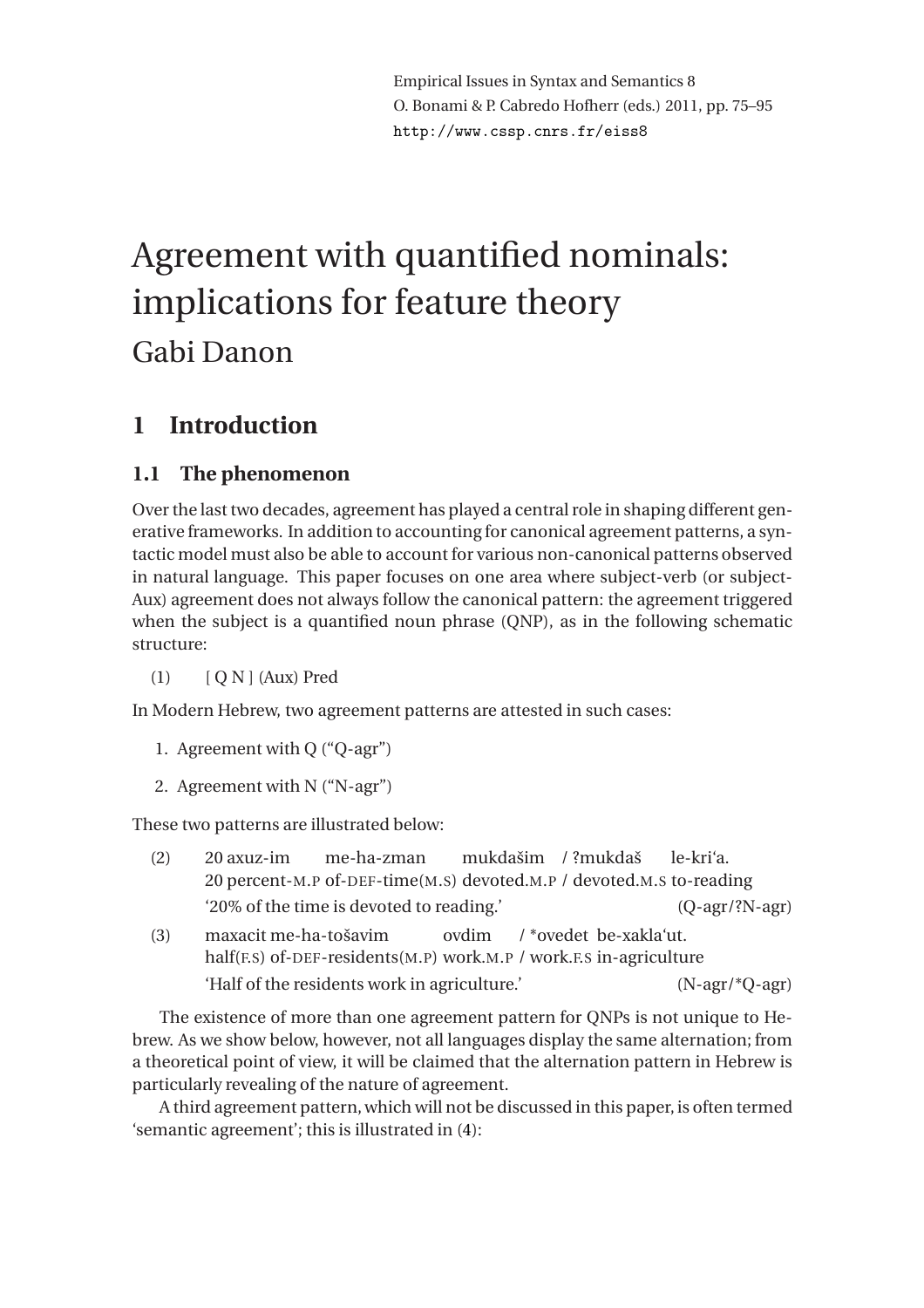<span id="page-1-0"></span>(4) ? xelek part(M.S) of-DEF-class(F.S) arrived.P late me-ha-kita higi'u be-ixur. 'Some of the (students in the) class arrived late.'

Unlike in the previous examples, in [\(4\)](#page-1-0) the number feature on the verb matches neither the grammatical number of the quantifier nor that of the noun. This is usually seen as an expression of the QNP's semantic number, under the interpretation given in the gloss. This paper will focus only on the two *syntactic* agreement patterns, N-agr and Q-agr. It is quite likely, however, that the analysis of QNP agreement to be proposed can also be extended to account for the semantic agreement pattern.

At this point we wish to avoid committing to one specific structural analysis of quantified noun phrases; we will therefore use the following notation, keeping open for the moment the question whether quantifiers should be analyzed as heads or as specifiers:

- 'NP': the maximal (extended) projection of the noun (which might actually be DP).
- 'QP': the maximal projection of the quantifier.
- The entire quantified nominal will be referred to informally as 'QNP'; depending on its exact internal structure, this might actually be NP, DP or QP.

## **1.2 The theoretical problem**

The first theoretical problem raised by the existence of two agreement patterns has to do with locality. An assumption shared by both the Minimalist framework and HPSG is that agreement is subject to strict locality constraints. Specifically, in the framework of [Chomsky](#page-19-0) [\(2000](#page-19-0), [2001\)](#page-19-1), it is assumed that a head such as T can only agree with the *closest* matching goal. In the HPSG framework, agreement is assumed to always be with the *head* of the relevant phrase. The existence of two different agreement patterns with QNPs seems to pose a problem for these views:

- 1. If QP is structurally higher than NP, then N-agr seems to violate these locality conditions.
- 2. If NP is structurally higher than QP, then Q-agr seems to violate these locality conditions.

Put differently, under both Minimalist and HPSG assumptions, agreement is seen as a deterministic process that allows no optionality given the hierarchical structure and presence of features; therefore, free alternation between two well-formed agreement patterns is not predicted to be possible, unless each agreement pattern follows from a different underlying structure – a possibility to be argued against below.

Our main focus will be on QNPs for which the vast majority of previous work has argued that Q occupies a higher position than NP; hence, our goal is to account for N-agr in one of the following simplified structures: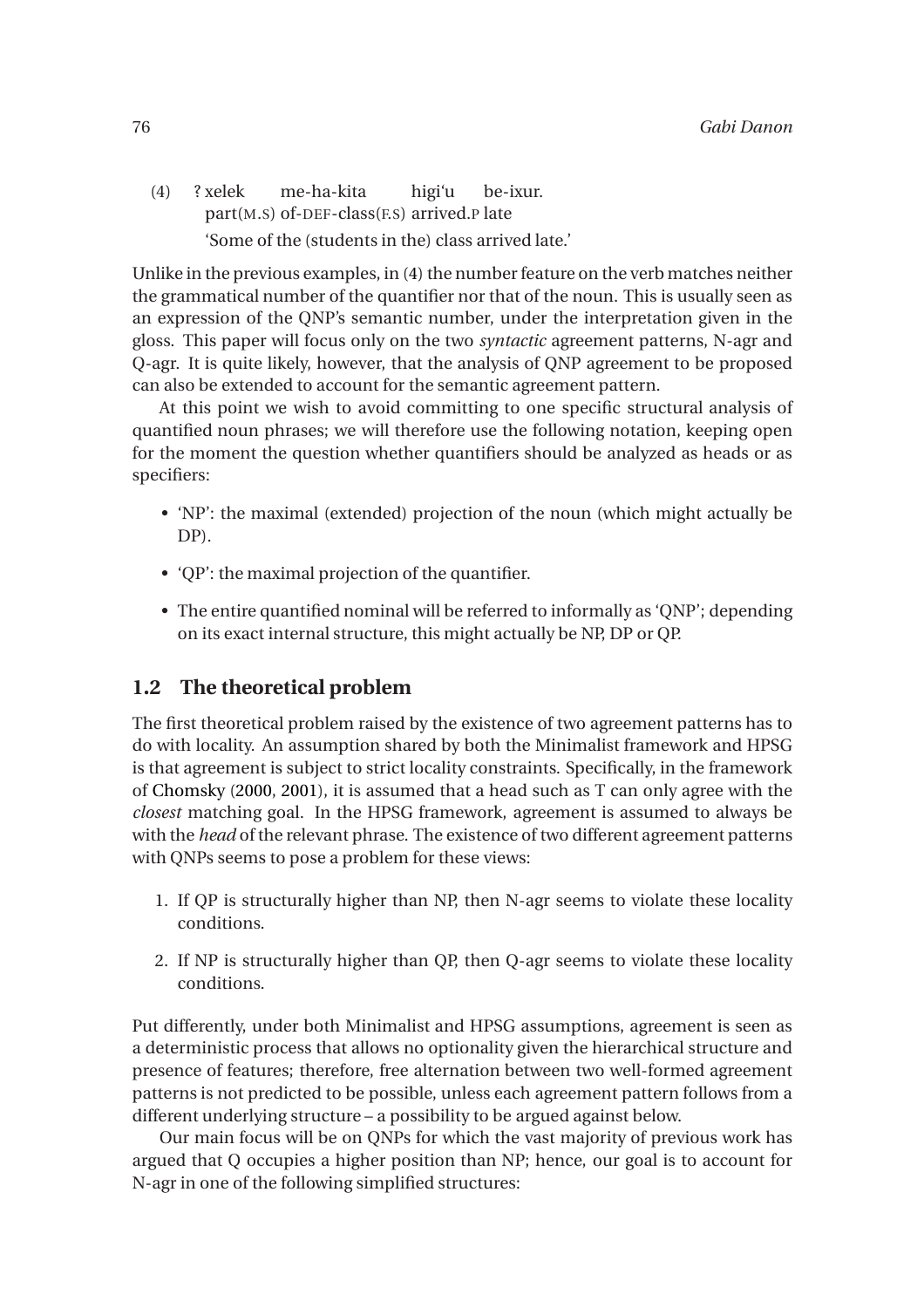<span id="page-2-0"></span>

In what follows, we will focus mostly on providing an analysis which is compatible with Minimalist assumptions. Given the Minimalist model of agreement and no further assumptions, the prediction, which is clearly false, is that only Q-agr should be possible in configurations such as those in [\(5\)](#page-2-0).

A second, related, problem, has to do with the relation of agreement with case. A well-established generalization is that in nominative-accusative languages, if T agrees with a single XP it is with a *nominative* one (see e.g. [Bobaljik 2008\)](#page-19-2). The agreeing NPs in many Hebrew QNPs allowing N-agr, however, have often been analyzed as being embedded genitives or obliques. N-agr therefore seems to involve agreement with a non-nominative XP. The question, then, is what makes this (apparent) violation of the case-agreement generalization possible in this environment.

#### **1.3 Goals of this paper**

The issues introduced above raise at least two kinds of questions:

**Empirical question:** What factor determines whether N-agr, Q-agr, or both will be possible for a given QNP–predicate pair?

**Theoretical question:** How can the syntax allow both patterns?

This paper will focus only on the *theoretical* question. More specifically, rather than using the theoretical framework as a means to analyze the data, we will attempt to use the data as a means to examine some aspects of the Minimalist framework – specifically, some aspects of its feature theory. Our main claim will be that certain assumptions about features in "standard" Minimalism make it impossible to express what might in fact be the right theory of QNP agreement; and that relatively small (and independently justified) modifications to Minimalist feature theory would make it possible to express this theory. Thus, my main goal is to highlight one specific area where, I will argue, Minimalist feature theory as it is usually used seems to be a little too restrictive.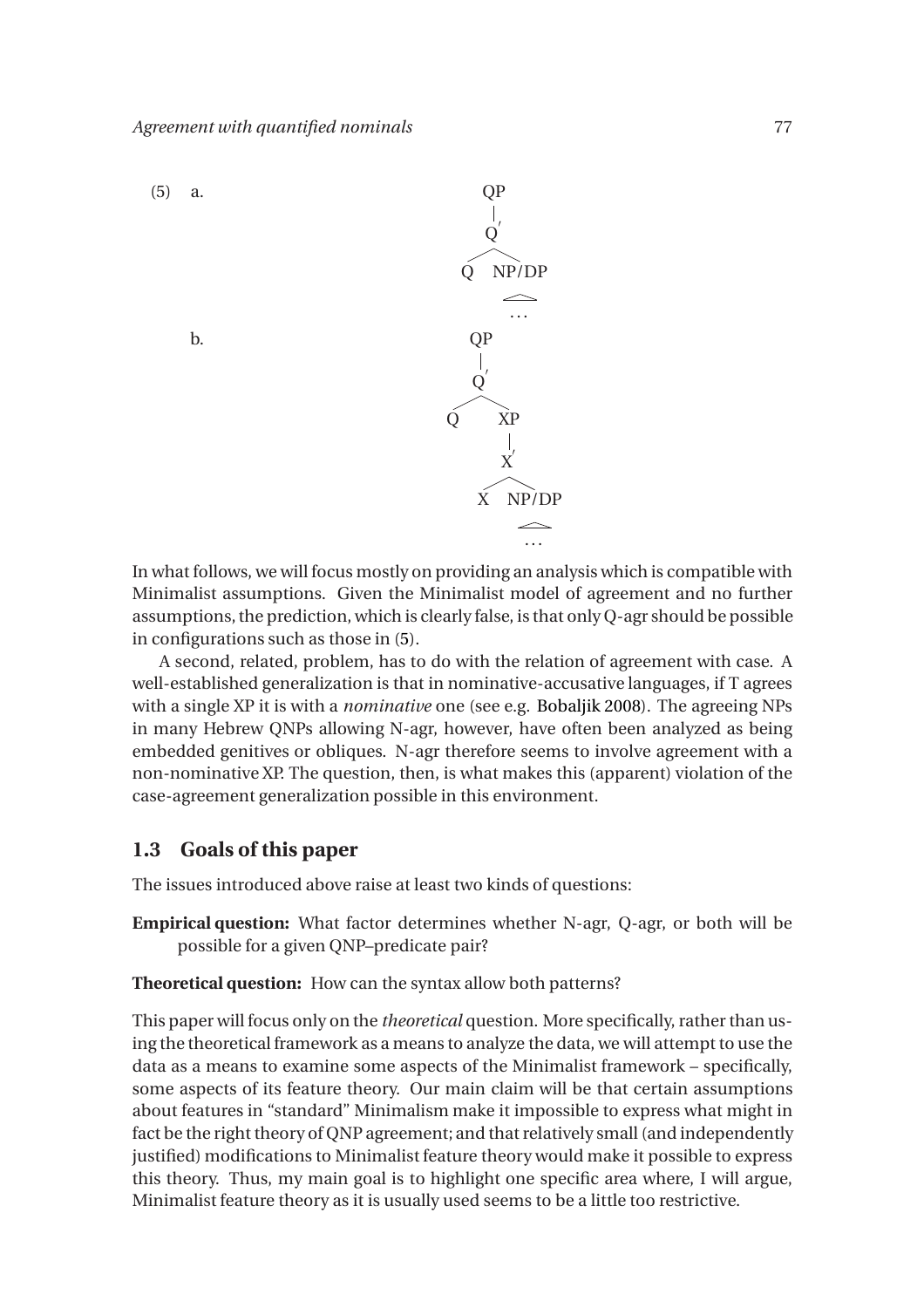# <span id="page-3-1"></span>**2 Data overview**

## **2.1 QNP agreement in Hebrew**

In Modern Hebrew, it is possible to distinguish 3 major types of QNPs:

- Construct states headed by the quantifier, as in [\(6a](#page-3-0)). A construct state is a prepositionless genitival constructions in which the head is immediately followed by an obligatory genitive NP/DP.
- Partitives using the preposition *me-*, as in [\(6b](#page-3-0)).
- Simple quantifier-noun constructions, as in  $(6c)$  $(6c)$ <sup>1</sup>.
- (6) a. kol/maxacit ha-anašim all/half DEF-people 'all/half the people'
	- b. kama/harbe me-ha-anašim some/many of-DEF-people 'some/many of the people'
	- c. kama/harbe anašim some/many people 'some/many people'

<span id="page-3-0"></span>Of these, the Q-agr/N-agr alternation occurs with the first two types: construct states (which often receive a partitive interpretation when headed by a quantifier) and partitives with *me-*. This has two important outcomes:

- 1. The alternation is not tied to one particular type of construction, and hence any analysis of this phenomenon must be flexible enough to be applicable to both of these QNP types.
- 2. The alternation cannot be reduced to a semantic distinction between partitive and non-partitive QNPs [\(Selkirk,](#page-20-0) [1977](#page-20-0)).

Before illustrating the agreement patterns with the two QNP types that display an alternation between Q-agr and N-agr, it should be noted that the data regarding QNP agreement in Hebrew shows a very high degree of variability in at least two dimensions: first, QNPs that look quite similar, syntactically and semantically, may sometimes trigger different agreement patterns; and second, native speakers often have strikingly different judgments, and many speakers often report a difficulty in judging the grammaticality of sentences with QNP subjects. At the descriptive level, it should be kept in mind that some of examples annotated in this paper with the grammaticality judgment '?' are judged as grammatical by some (but not all) speakers; while other examples annotated in this way are more or less consistently judged as marginally acceptable. A

<sup>&</sup>lt;sup>1</sup>One difference between the construct state (CS) ONP shown in [\(6a](#page-3-0)) and the simple ONPs in [\(6c](#page-3-0)) is that only the former may (and usually must) contain a definite article *following* the quantifier. In some cases, the head of a CS is also morpho-phonologically distinct from non-CS quantifiers.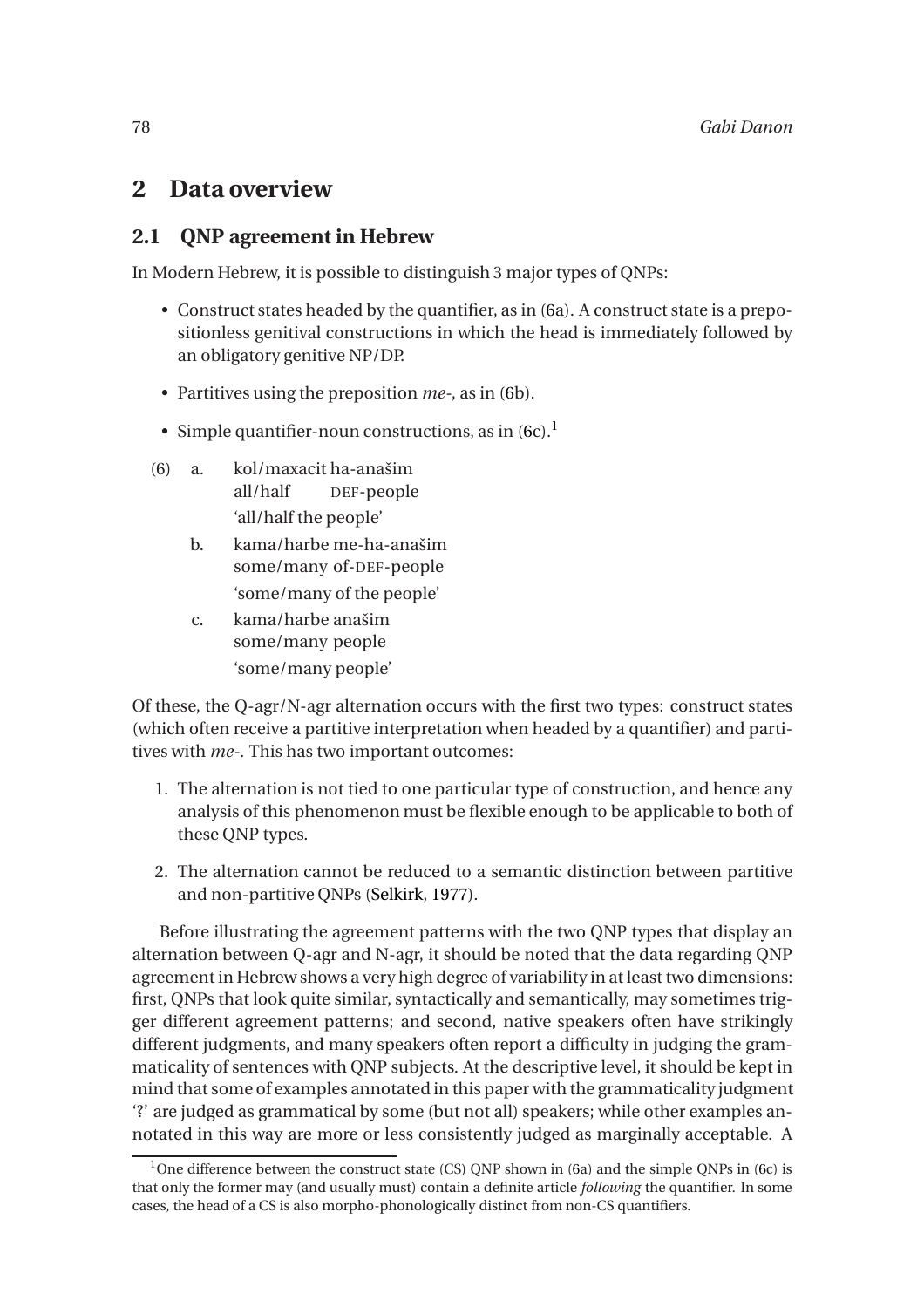proper classification of these judgments would be necessary for a full analysis of the factors favoring one agreement pattern over another; in this paper, however, we focus on the theoretical questions raised by the mere existence of both patterns.

As mentioned above, *partitive* QNPs often allow both N-agr and Q-agr. The following two examples illustrate partitives with the quantifier *xelek* ('part'); this quantifier allows both options, with the choice of preferred pattern often correlating with the type of noun: with plural count nouns, many speakers accept only the N-agr pattern, while with collective singular nouns like *oxlosiya* ('population'), *cibur* ('public) etc, many speakers accept both patterns, sometimes with a preference for Q-agr.

- (7) xelek part(M.S) large.M.S of-DEF-women(F.P) agree.F.P with opinion this gadol me-ha-našim maskimot im de'a zo. 'A large proportion of (the) women agree with this opinion.' (N-agr)
- (8) xelek part(M.S) large.M.S of-DEF-population(F.S) NEG.M.S react.M.S well to gadol me-ha-oxlosiya eyno megiv tov le statinim. statins 'A large part of the population doesn't react well to statins.' (Q-agr)

Similarly, *construct state* QNPs may trigger either N-agr or Q-agr, often with the same quantifier:

| (9)  | maxacit ha-talmidim                                                                                            |  |  | eynam nizkakim le-ezrat ha-mora. |           |
|------|----------------------------------------------------------------------------------------------------------------|--|--|----------------------------------|-----------|
|      | half(F.S) DEF-students(M.P) NEG.M.P needy.M.P to-help DEF-teacher                                              |  |  |                                  |           |
|      | 'Half of the students don't need the teacher's help.'                                                          |  |  |                                  | $(N-agr)$ |
| (10) | maxacit ha-cava<br>ne'emana la-melex.<br>niš'ara<br>half(F.S) DEF-army(M.S) remained.F.S loyal.F.S to.DEF-king |  |  |                                  |           |
|      | 'Half of the army remained loyal to the king.'                                                                 |  |  |                                  | (Q-agr)   |

Note, however, that the alternation is not always free. Both construct state QNPs and partitive QNPs sometimes allow only the N-agr pattern:

<span id="page-4-1"></span><span id="page-4-0"></span>

| (11) | rov                                           | ha-našim                                                                       | mevinot | $\mu$ * mevin              | et ze. |  |  |
|------|-----------------------------------------------|--------------------------------------------------------------------------------|---------|----------------------------|--------|--|--|
|      |                                               | most(M.S) DEF-women(F.P) understand.F.P / understand.M.S OM this               |         |                            |        |  |  |
|      |                                               | 'Most women understand this.'                                                  |         |                            |        |  |  |
| (12) |                                               | harbe me-ha-tošavim<br>many of-DEF-inhabitant.P DEF-original.P left.P / left.S |         | ha-mekoriyim azvu / *azav. |        |  |  |
|      | 'Many of the original inhabitants have left.' | $(N-agr/*Q-agr)$                                                               |         |                            |        |  |  |

One question that might arise from example [\(12\)](#page-4-0), which allows only N-agr, is whether this restriction has anything to do with the quantifier's morphology. Unlike many other Hebrew quantifiers, which have clear gender and number morphology, the quantifier *harbe* ('many') does not fit into any known morphological template; and as it cannot take its own modifiers, it seems like there is no way to determine whether it has any agreement features of its own, which might justify classifying this quantifier as lacking agreement features altogether. Therefore, it might seem somewhat trivial that N-agr is the only available option in this case. It should, however, be noted that Q-agr is not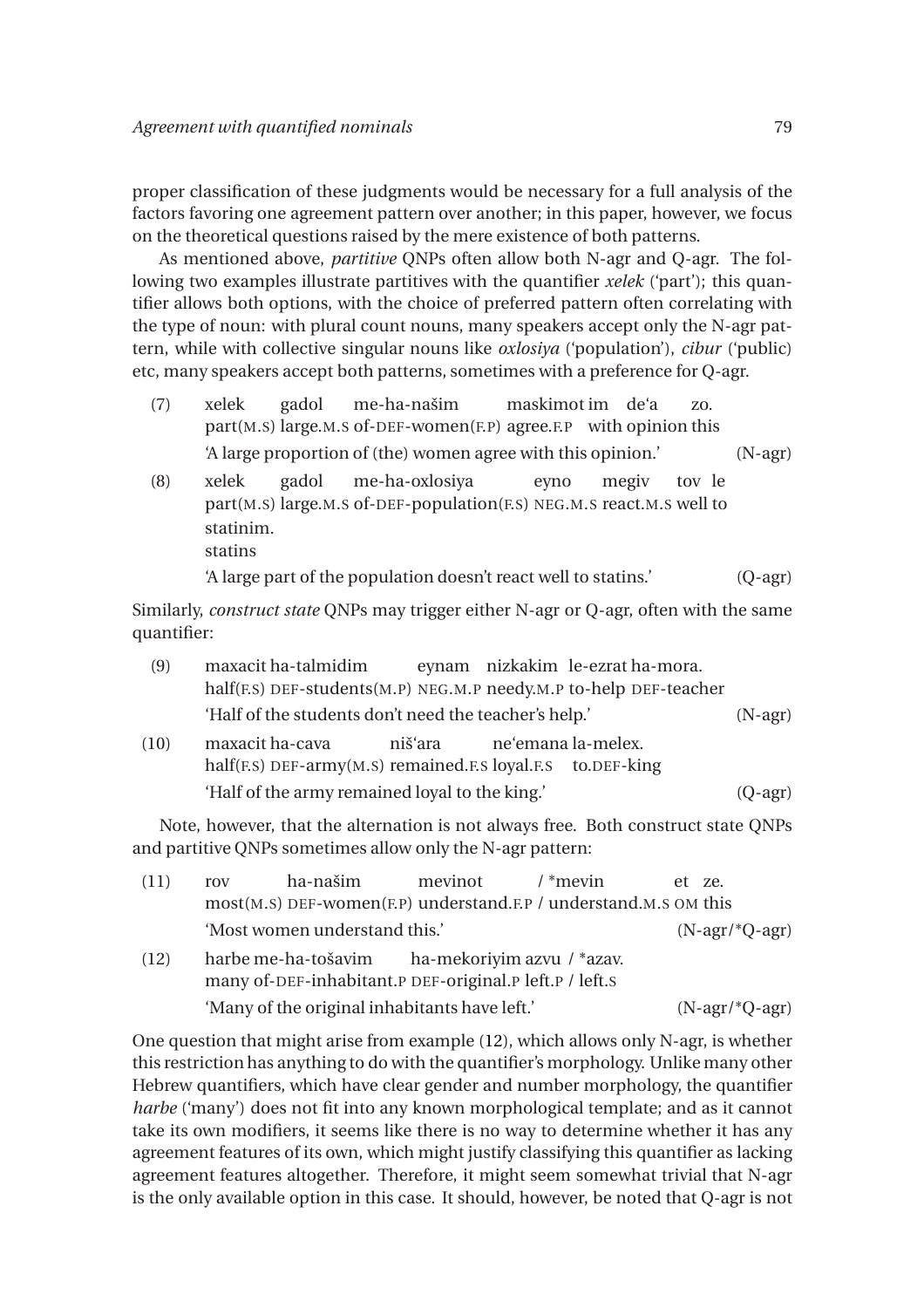always possible even for quantifiers which clearly do have their own (non-default) gender and number features; for instance, replacing the masculine quantifier *rov* in [\(11\)](#page-4-1) with the synonymous quantifier *marbit*, which carries the feminine suffix *-it*, would still not make Q-agr possible in this case. On the other hand, the following example, with the quantifier *asirit* ('tenth'), which bears the same feminine singular morphology as *marbit*, does marginally allow Q-agr:

(13) asirit tenth(F.S) of-DEF-residents(M.P) support.F.S / support.M.P in.DEF-proposal me-ha-tošavim ?tomexet / tomxim ba-haca'a. 'A tenth of the residents support the proposal.' (?Q-agr/N-agr)

We should therefore reject a simple morphological generalization as the basis of these facts. At this point we will not attempt to provide an alternative generalization (or an explanation) regarding the question why some QNPs allow only N-agr, some allow only Q-agr, and some allow both. The analysis to be proposed in section [5.2](#page-12-0) might provide the basis for an answer to this question, but a full answer would be beyond the scope of the current discussion.

In summary, the above data should make it clear that the N-agr/Q-agr alternation is a very productive alternation in Hebrew:

- It occurs with more than one syntactic type of QNP.
- Native speakers often accept both options.
- N-agr is not limited to Qs that lack their own *φ*-features.

The alternation in Hebrew thus represents a real theoretical challenge, as the data is far more complicated than what we would expect if the choice of agreement pattern were merely determined by a set of frozen idiosyncratic constructions.

## **2.2 QNP agreement in other languages**

Alterations in QNP agreement are witnessed in many languages and are not unique to Hebrew. Nevertheless, a survey of the agreement patterns in several languages reveals some interesting differences. Below we summarize some of the QNP agreement data that has been reported for other languages, pointing out the major crosslinguistic generalizations as well as the areas where Hebrew seems to be unique among these languages.

**Standard Arabic** According to [LeTourneau](#page-20-1) [\(1995](#page-20-1)), in Standard Arabic construct state QNPs headed by a quantifier alternate between N-agr and default agreement (3rd person singular masculine). Case morphology in this language makes it clear that the quantifier is nominative, while N is genitive, thus providing immediate support for the claim that N-agr is indeed agreement with an NP/DP which is embedded under QP.

**Russian** A similar pattern is found in Russian. As discussed in [Pesetsky](#page-20-2) [\(1982\)](#page-20-2) and [Franks](#page-20-3) [\(1994\)](#page-20-3), numerals and quantifiers in Russian that assign genitive to the noun lead to an alternation between two agreement patterns: N-agr and default agreement.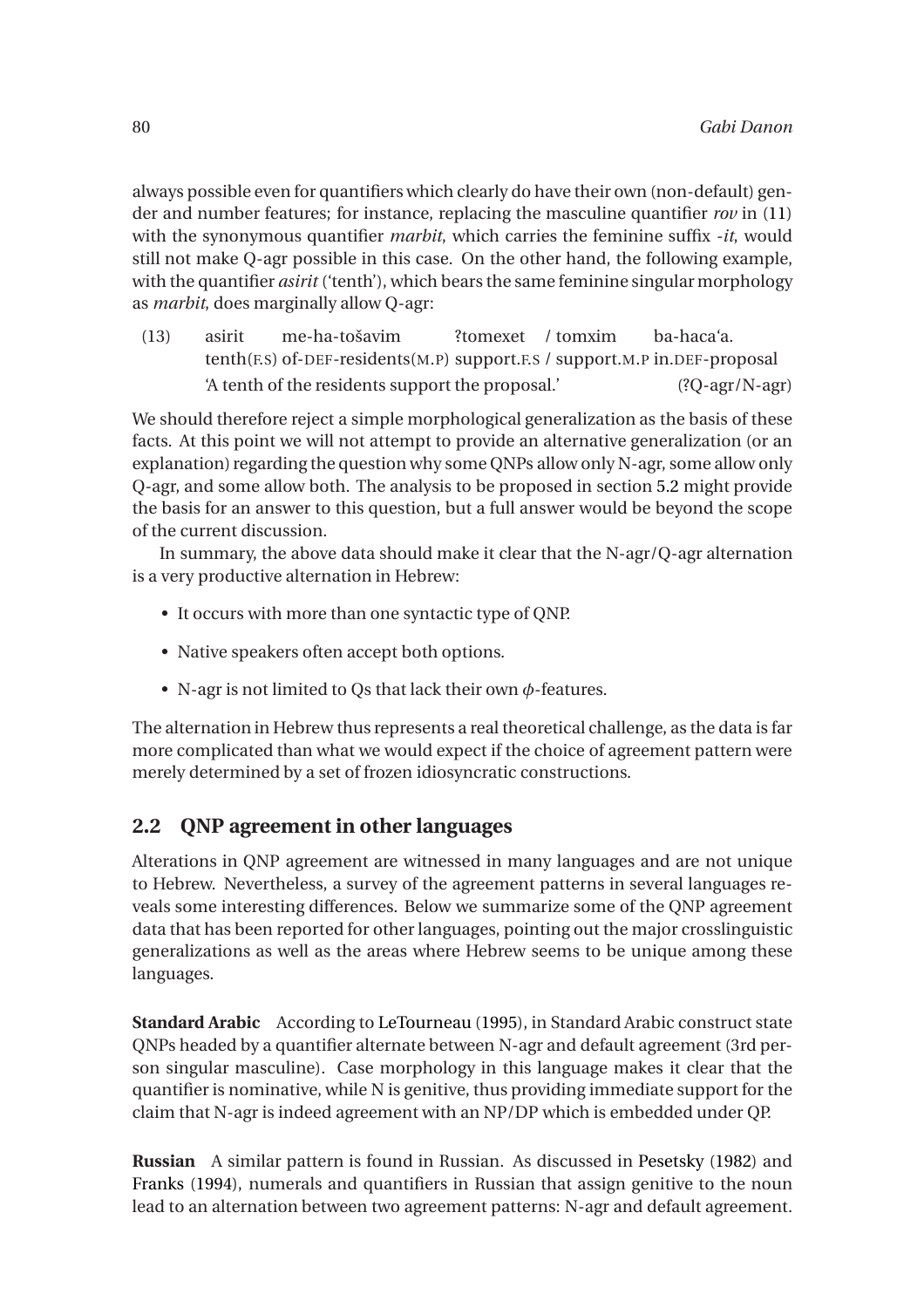The option of Q-agr is not discussed in these works; however, as reported to me by several native speakers, Q-agr is in fact possible in Russian with quantifiers that are more 'nominal', which give rise to patterns similar to those discussed above for Hebrew.

**Serbo-Croatian** Other Slavic languages display somewhat different patterns of agree-ment. In Serbo-Croatian, as discussed in Bošković [\(2006\)](#page-19-3) and Wechsler and Zlatić [\(2003\)](#page-21-0), QNPs with numerals and quantifiers that assign genitive to the noun can only trigger default agreement in the normative language; for some speakers, however, this optionally alternates with N-agr.

**Basque** Another language with an alternating pattern is Basque. As reported in [Etxeberria and Etxepare](#page-20-4) [\(2008](#page-20-4)) and [Etxeberria and Etxepare](#page-20-5) [\(2009\)](#page-20-5), Basque QNPs with 'vague' weak quantifiers trigger optional number agreement with the noun (i.e., either N-agr or default agreement). Unlike Hebrew and the other languages discussed above, in Basque the alternation seems to be highly dependent on semantic properties of the quantifier as well as on factors like distributivity/collectivity of the predicate.

**Some generalizations** In summary, we find the following similarities and differences between Hebrew and the other languages discussed:

- Many languages allow more than one agreement pattern with QNPs.
- In Hebrew, the two options are N-agr and Q-agr.
- In Arabic, Serbo-Croatian, Basque and Russian (at least with 'real' quantifiers), on the other hand, the alternation is between N-agr and default agreement.
- When there is overt case morphology, the alternation occurs in QNPs where the noun is non-nominative.

# **3 Against structural ambiguity**

Given the data discussed so far, the question is what is it that makes two different agreement patterns possible. One approach that immediately comes to mind would be to postulate some sort of structural ambiguity. Under this approach, we might hypothesize that alternating QNPs can have two different syntactic structures, where each structure leads to a different agreement pattern. Another variation on this idea would be to argue for two distinct positions within the clause for the QNP as a whole.

Such approaches have indeed been proposed for some of the languages discussed above (see section [4.1\)](#page-9-0). There are, however, some good reasons to reject this kind of analysis for Hebrew. Below I briefly discuss some arguments against this approach.

#### **3.1 Previous work on Semitic QNPs**

Over the last two decades, there has been a lot of interest in the internal structure of noun phrases, in Semitic as well as in other languages. Many previous studies have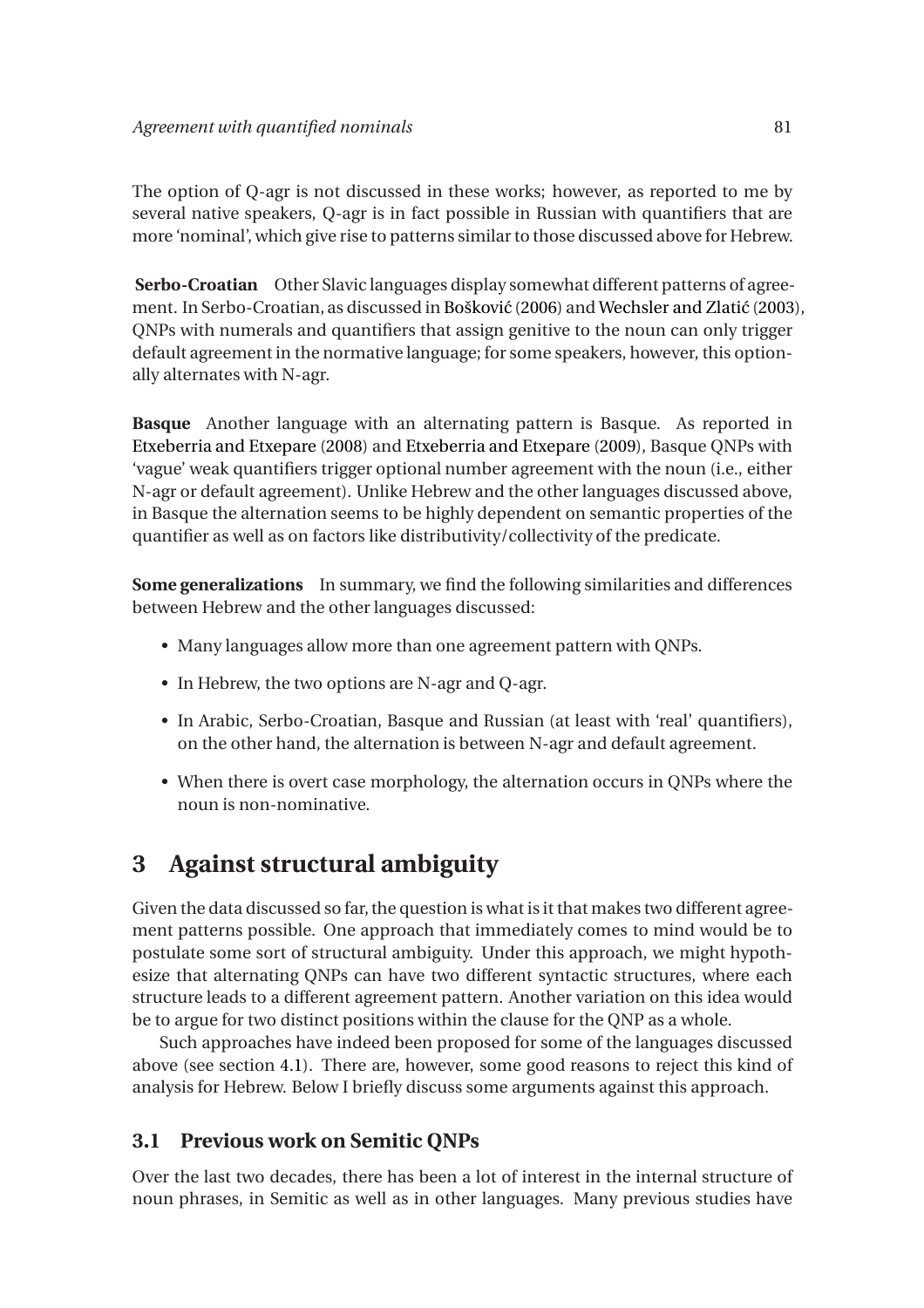argued for analyses in which quantifiers in Semitic are structurally higher than NP; the following is just a sample of these works:

- According to [Ritter](#page-20-6) [\(1991\)](#page-20-6), Hebrew quantifiers are heads of NumP dominating NP.
- According to [Shlonsky](#page-20-7) [\(1991\)](#page-20-7), Hebrew and Arabic quantifiers are heads of QP dominating NP.
- According to [Benmamoun](#page-19-4) [\(1999\)](#page-19-4), quantifiers in Arabic are heads of QP, with a genitive DP specifier; head movement subsequently raises Q into a higher head position.
- According to [Shlonsky](#page-20-8) [\(2004\)](#page-20-8), universal and partitive quantifiers in Semitic languages should be analyzed as heads of high functional projections (above DP).

In contrast to the large number of analyses that take Q to occupy a higher position than N, it is striking that no major works have argued for a systematic structural ambiguity in Semitic QNPs. The idea that Hebrew quantifiers are not uniform in their syntactic position has been discussed in [Danon](#page-19-5) [\(1998](#page-19-5)), where it was claimed that quantifiers in construct state QNPs are heads that occupy a higher position than the maximal projection of the noun, whereas quantifiers in simple, non-CS, QNPs are specifiers; but even according to this proposal there should be no ambiguity for the class of QNPs that allow both N-agr and Q-agr – namely, construct state and partitive QNPs.

Thus, from the perspective of previous works on Semitic QNPs, any proposal for an ambiguity in QNPs would have to be supported by providing new empirical evidence that has not been noticed in previous work. In reality, however, the facts seem to argue in the opposite direction.

## **3.2 Properties of Hebrew QNPs**

One property of Hebrew QNPs that argues against an ambiguity analysis is that the Qagr/N-agr alternation is a cross-construction phenomenon. As shown in section [2.1,](#page-3-1) this alternation is not limited to one structural type of QNP, as it occurs both with *me* partitives and with construct states headed by a quantifier. In other languages, similar alternations occur even with simple QNPs. Furthermore, the same kind of alternation also occurs in Hebrew with construct state nominals headed by measure nouns, as illustrated below:

- <span id="page-7-0"></span>(14) zug pair/couple(M.S) students(M.P) in.DEF-Technion grew.P drugs studentim ba-texniyon gidlu samim še-yiv'u that-imported from-abroad me-xul. 'A pair of students in the Technion grew drugs they imported from abroad.' (N-agr) (15) zug studentim šaket mexapes dira.
- <span id="page-7-1"></span>pair/couple(M.S) students(M.P) quiet.M.S seeks.M.S flat 'A quiet couple of students is seeking a flat.' (Q-agr)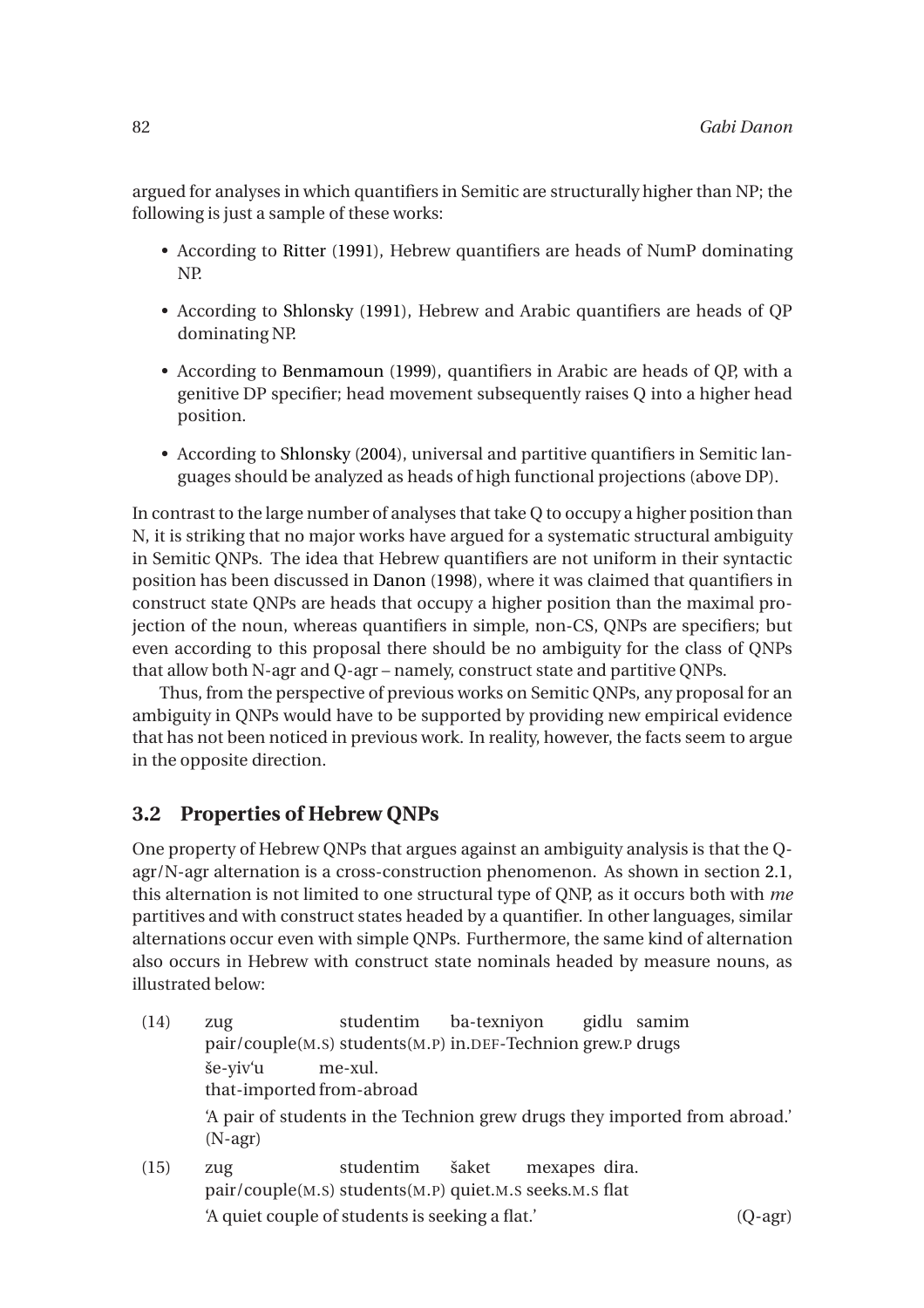This means that an analysis of the agreement alternation in terms of structural ambiguity would have to apply not only to QNPs but also to construct state nominals headed by nouns. The problem is that this would contradict a highly accepted assumption in the vast literature on Semitic CS nominals: Despite various disputes on the exact structure of a CS, it is generally accepted that the first noun in a CS is structurally higher than the second, which is the lexical head of an embedded XP (see e.g. [Ritter 1991](#page-20-6) and [Shlonsky 2004](#page-20-8)). In this respect, the theoretical price for adopting an ambiguity analysis seems to be particularly high.

One possible objection regarding the examples in [\(14\)](#page-7-0)–[\(15\)](#page-7-1) is that according to some speakers there is a semantic contrast associated with the agreement contrast in this case: while the dominant reading in [\(14\)](#page-7-0) is the one in which *zug* receives a quantificational reading (roughly equivalent to that of the numeral '2'), the dominant reading in [\(15\)](#page-7-1) is the one in which the couple is taken as a single entity. The question is whether this is a general property of the alternation, and whether this poses a problem to the hypothesis that there is no structural ambiguity involved here.

Regarding the first question, it should be noted that, unlike what has been reported for instance for Basque, in Hebrew there is often no truth conditional difference between QNPs triggering N-agr and those triggering Q-agr. Thus, many QNPs allow a free alternation with no clear semantic effects. This is illustrated in example [\(2b](#page-0-0)), repeated below as [\(16\)](#page-8-0):

<span id="page-8-0"></span> $(16)$ 20 percent-M.P of-DEF-time(M.S) devoted.M.P / devoted.M.S to-reading 20 axuz-im me-ha-zman mukdašim / ?mukdaš le-kri'a. '20% of the time is devoted to reading.' (Q-agr/?N-agr)

Many native speakers accept both N-agr and Q-agr in this case, with no noticeable semantic difference.

It should further be noted that the choice of agreement pattern shows no obvious correlation with semantic properties of the quantifier. There is, however, a certain correlation with the properties of the *noun*: in some cases, singular 'collective nouns' like *oxlosiya* ('population') and *cibur* ('public') in a QNP are much more acceptable with Q-agr than plural, individual-denoting, nouns. We return to these semantic issues in section [5.2.](#page-12-0) For now, what is important is the fact that these subtle semantic effects do not provide any immediate evidence for the existence of two different syntactic structures; in fact, if the difference in the interpretation of the QNP can be traced back to a lexical property of the quantifier or of the noun, it is quite likely that this is independent of any kind of structural ambiguity.

We conclude that unless strong evidence to the contrary can be found, lack of structural ambiguity is the null hypothesis. The alternative, which will be pursued here, is a feature-theoretic analysis in which the two agreement patterns (and hopefully also the subtle semantic effects associated with them) follow from a single structure, with a different distribution of features associated with each of the agreement patterns.

# **4 Towards an analysis**

In the previous sections we have seen that, given previous evidence that Q occupies a higher head position than N, represented schematically as in [\(5\)](#page-2-0), the existence of N-agr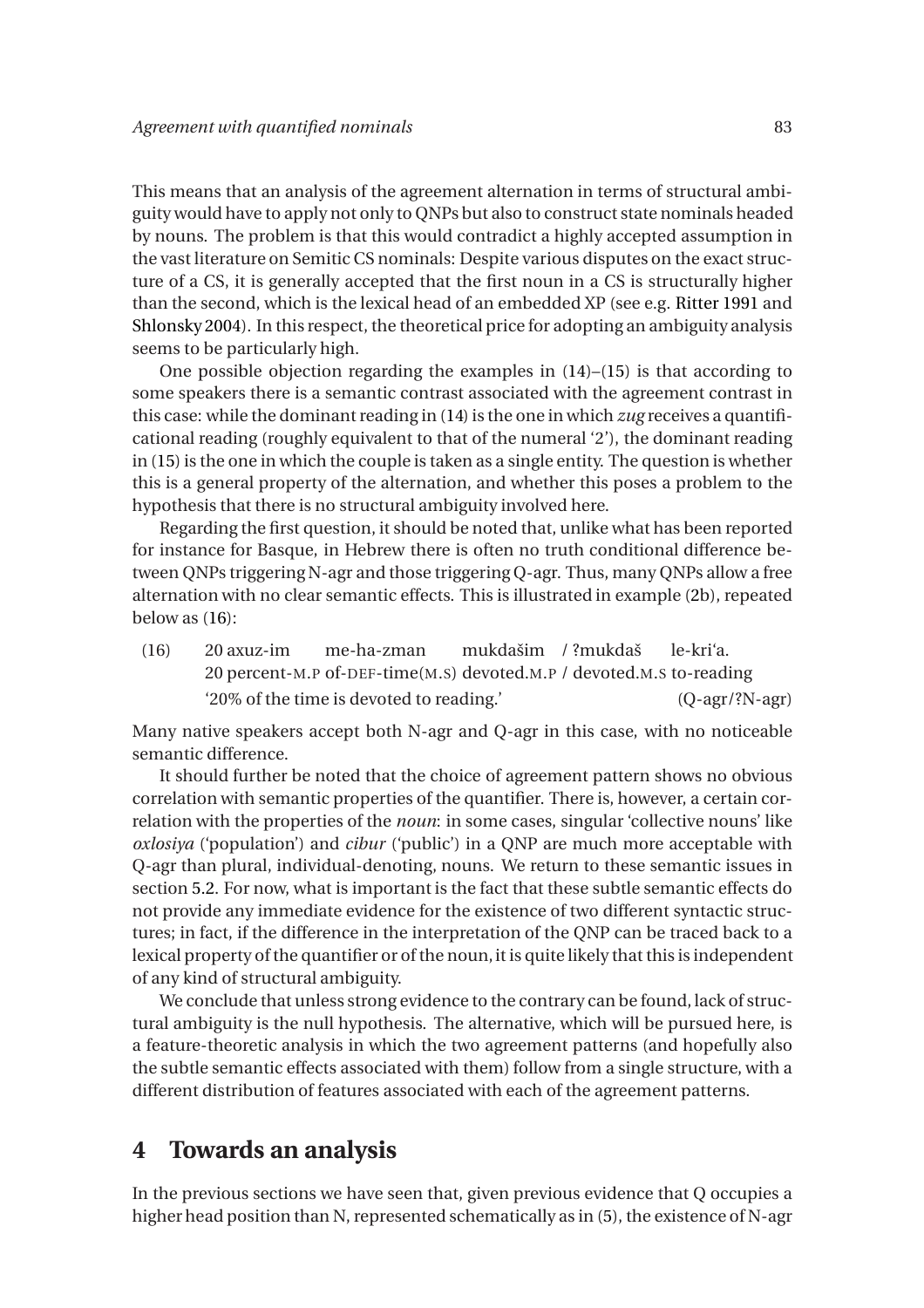raises the following problems:

**Locality:** How can T agree with the lower NP, 'skipping over' the higher QP?

**Case:** How can T agree with NP that isn't nominative?

We will start by quickly surveying the major previous analyses of QNP agreement in other languages; while none of the analyses discussed in section [4.1](#page-9-0) can account for the Hebrew data, certain insights from these analyses are in fact present in the proposal that I eventually argue for.

#### <span id="page-9-0"></span>**4.1 Previous accounts**

One of the most influential analyses of QNP agreement is the one proposed in [Pesetsky](#page-20-2) [\(1982](#page-20-2)) for Russian; this analysis was later modified and extended by Franks (1994) to other Slavic languages. These authors argue that in Russian and Serbo-Croatian there is a categorial difference (NP/DP versus QP) between agreeing and non-agreeing QNPs; furthermore, they argue that agreeing and non-agreeing QNPs occupy two different subject positions – one giving rise to agreement with the noun, and one giving rise to default agreement.

There are, however, several reasons why this kind of analysis cannot work for Hebrew. First, in Hebrew there is no evidence for a categorial difference or for a positional difference between QNPs that trigger N-agr and those that trigger Q-agr; the various tests given by Pesetsky, which nicely show that agreeing and non-agreeing QNPs in Russian behave differently in a variety of ways, fail to show any similar distinctions in Hebrew. Furthermore, the alternation in Hebrew, unlike in Russian, is not between agreement and lack of agreement, but between two 'real' agreement patterns; thus, an analysis designed to capture the existence of a no-agreement pattern is simply not suited for the task of explaining the Hebrew pattern.

In another analysis of a Slavic language, Bošković [\(2006\)](#page-19-3) argues that N-agr in Serbo-Croatian is a two-step process: first, Q agrees with NP; then, T agrees with QP. Following the hypothesis that agreement and case are tightly related, Bošković claims that instances where there is no agreement (default agreement) correlate with lack of a case feature on QP.

Trying to apply this kind of analysis to Hebrew, we encounter two major problems. First, as in the case of the previous approach, the fact that in Hebrew no default agreement is possible undermines the whole goal of this analysis. Other than this, in Hebrew Q and N may have different features, which means that this kind of two step agreement 'chain' analysis does not straightforwardly work for Hebrew N-agr, as it seems that the 'percolation' step should be blocked if Q has its own features.

Another work that shares many of the basic insights of Bošković's is LeTourneau (1995). LeTourneau argues that in Standard Arabic, there is optional agreement (feature sharing) between Q and NP/DP in a construct-state QNP. As this is claimed to be optional, when this agreement does not take place, Q receives default features. In both cases, T in this analysis agrees with the entire QNP, hence avoiding both the locality problem and the case problem raised by N-agr.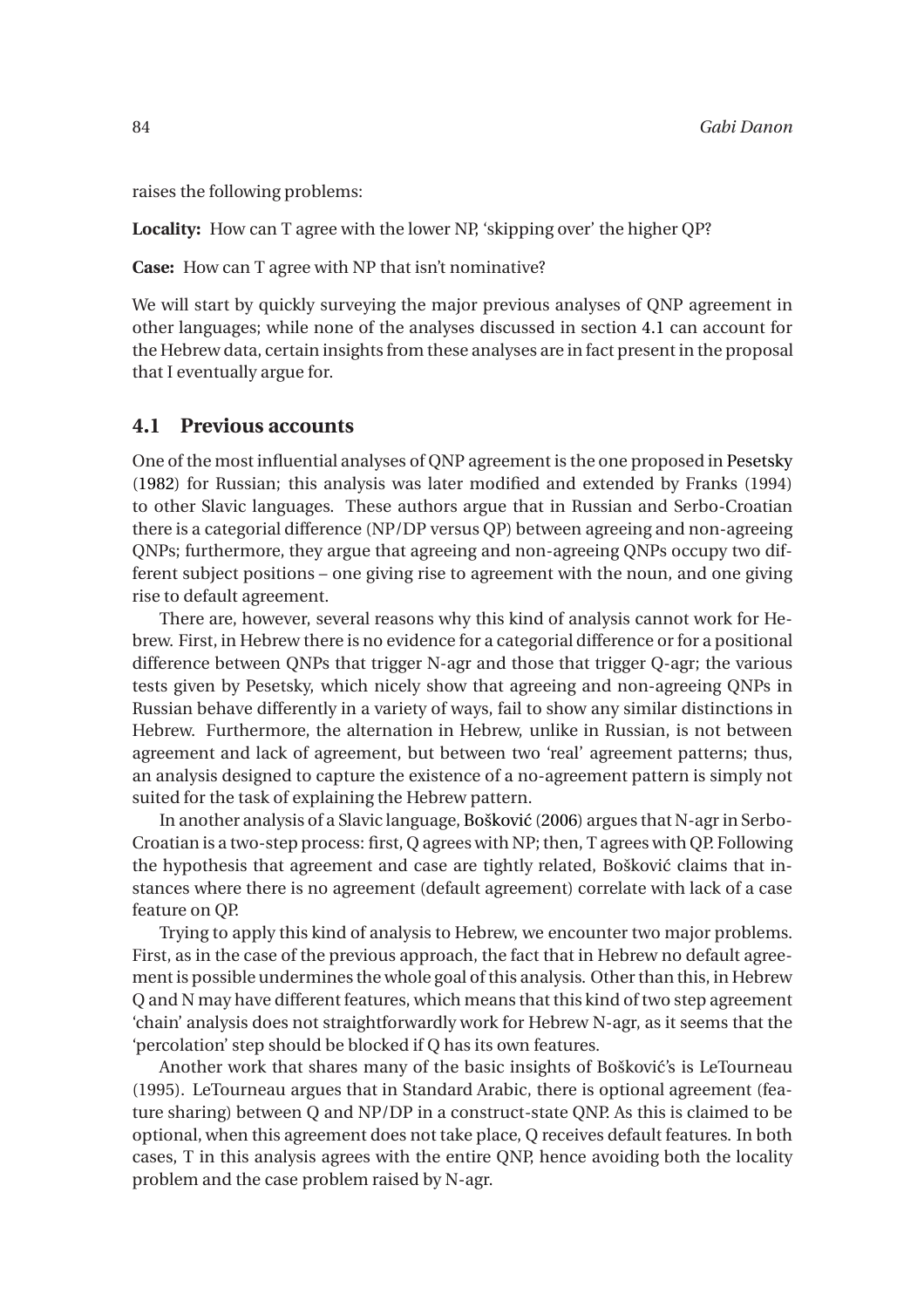The objections to applying this analysis to Hebrew are mostly the same as those for applying Bošković's analysis: in Hebrew, no default agreement is possible; and furthermore, Q and N may have different features, which means that neither N-agr nor Q-agr in Hebrew follow directly from this analysis. Note also that N-agr in Hebrew is possible not only in construct-state QNPs, and hence for this kind of analysis to work the feature-sharing step cannot be taken as a construction-specific operation but must be generalized to other kinds of QNPs.

Finally, Etxeberria and Etxepare (2008,2009) account for the N-agr/default agreement alternation in Basque by arguing that in Basque, NumP is not always present in a QNP; lack of NumP leads to default number agreement and to a variety of semantic effects. Extending this analysis to Hebrew is problematic in at least two ways: First, the specific systematic semantic effects reported for Basque are not witnessed in Hebrew; and second, the N–agr/Q-agr alternation in Hebrew applies not only to number but also to gender, and hence we would have to assume an optional functional projection associated with gender, whose presence or absence coincides with the presence/absence of NumP.

#### <span id="page-10-0"></span>**4.2 Feature percolation**

A dominant idea in much of the previous work surveyed above is that N-agr is the result of N's features somehow 'percolating' upwards (possibly via agreement) to the whole QNP. Under this approach, default agreement is in fact lack of agreement, which is caused either by a failure of this feature percolation to take place, or by independent factors. This line of reasoning can be found in [LeTourneau](#page-20-1) [\(1995\)](#page-20-1) for Standard Arabic; [Franks](#page-20-3) [\(1994](#page-20-3)) for Russian/Serbo-Croatian; and Bošković [\(2006](#page-19-3)) for Serbo-Croatian.

Using Minimalist notation, a schematic, somewhat naive, representation of this kind of percolation analysis of N-agr, might involve an intermediate representation like the following:

(17) QP  $\rm \dot{Q}'$ Q (Num ?,Gen ?) (Num *α*,Gen *β*) NP/DP ...

N-agr, in this approach, would be the result of a two-step derivation:

- 1. Q enters the derivation with unvalued gender and number
- 2. Q's features are valued via agreement with NP/DP

As discussed above, the main reason why, without further modifications, this kind of analysis of N-agr cannot work for Hebrew is that Q in Hebrew often has lexicallyspecified gender and number; in this case, N's features cannot be copied to Q because no agreement configuration exists: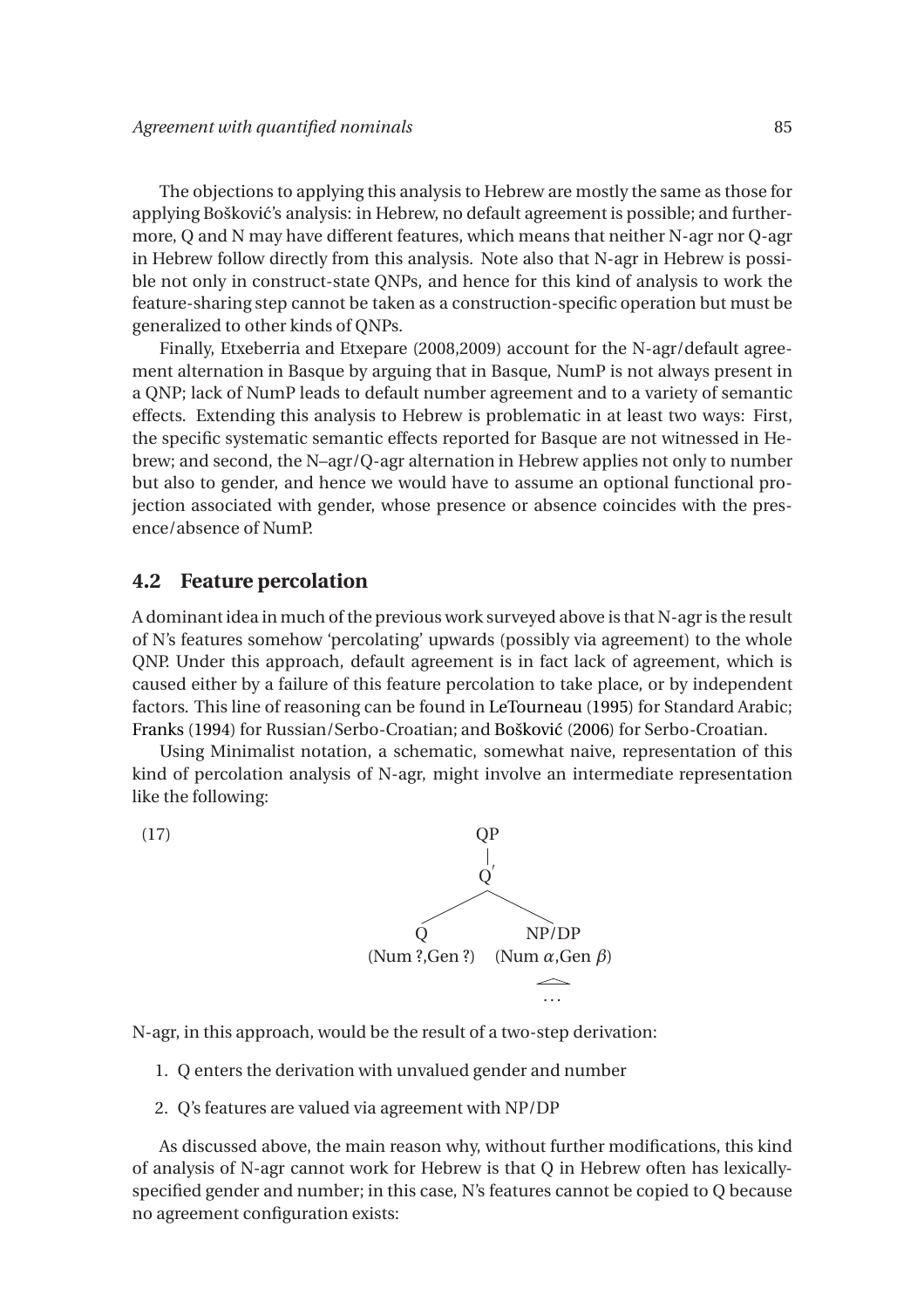

In order to make an analysis of this kind work for Hebrew, what we need is a way to let features of NP be 'copied' to QP *while co-existing with Q's lexically-specified features*. In other words, what we need is for QP to have *two* separate feature sets.

This indeed has been proposed in the HPSG literature; in the next section, we briefly summarize the main points of this proposal that will be relevant for the proposed analysis of QNP agreement.

# **5 INDEX and CONCORD features**

### **5.1 INDEX and CONCORD in HPSG**

Perhaps the most direct piece of evidence in favor of the hypothesis that NPs carry not one, but two, sets of agreement features comes from the phenomenon of split agree-ment found in languages such as Serbo-Croatian. Wechsler and Zlatić [\(2000,](#page-20-9) [2003\)](#page-21-0) discuss examples like the following:

<span id="page-11-0"></span>

| (19) | Та | dobra deca                                               |  |  | došla.                     |  |  |  |
|------|----|----------------------------------------------------------|--|--|----------------------------|--|--|--|
|      |    | that F.S good. F.S children (F.S. AUX. 3P come-PPRT. N.P |  |  |                            |  |  |  |
|      |    | 'Those good children came.'                              |  |  | (Wechsler and Zlatić 2000) |  |  |  |

The agreement in this sentence raises the question what is the gender/number of the noun *deca*: on the one hand, based on the agreement on the demonstrative and on the adjective, we may want to claim that this noun is feminine singular; but on the other hand, based on the agreement on the auxiliary and participle we may claim that it is neuter plural. Similar examples can be found in other languages; in Biblical Hebrew, for instance, the noun *'am* ('people') triggers singular agreement on demonstratives and adjectives, but may simultaneously trigger *plural* pronominal agreement:

(20) ... hineni ma'axil-am AUX.1S feed-them(M.P) OM DEF-people DEF-this(M.S) wormwood et ha-'am ha-ze la'ana... '... I will feed this people wormwood...'

Following earlier proposals by [Pollard and Sag](#page-20-10) [\(1994\)](#page-20-10) and Kathol (1999), Wechsler and Zlatić [\(2000](#page-20-9), [2003\)](#page-21-0) propose that the solution is that an NP carries not one, but *two* sets of *syntactic* agreement features, referred to as INDEX and CONCORD features:

**INDEX features** constrain the NP's referential index, and are relevant to pronoun binding and subject-predicate agreement.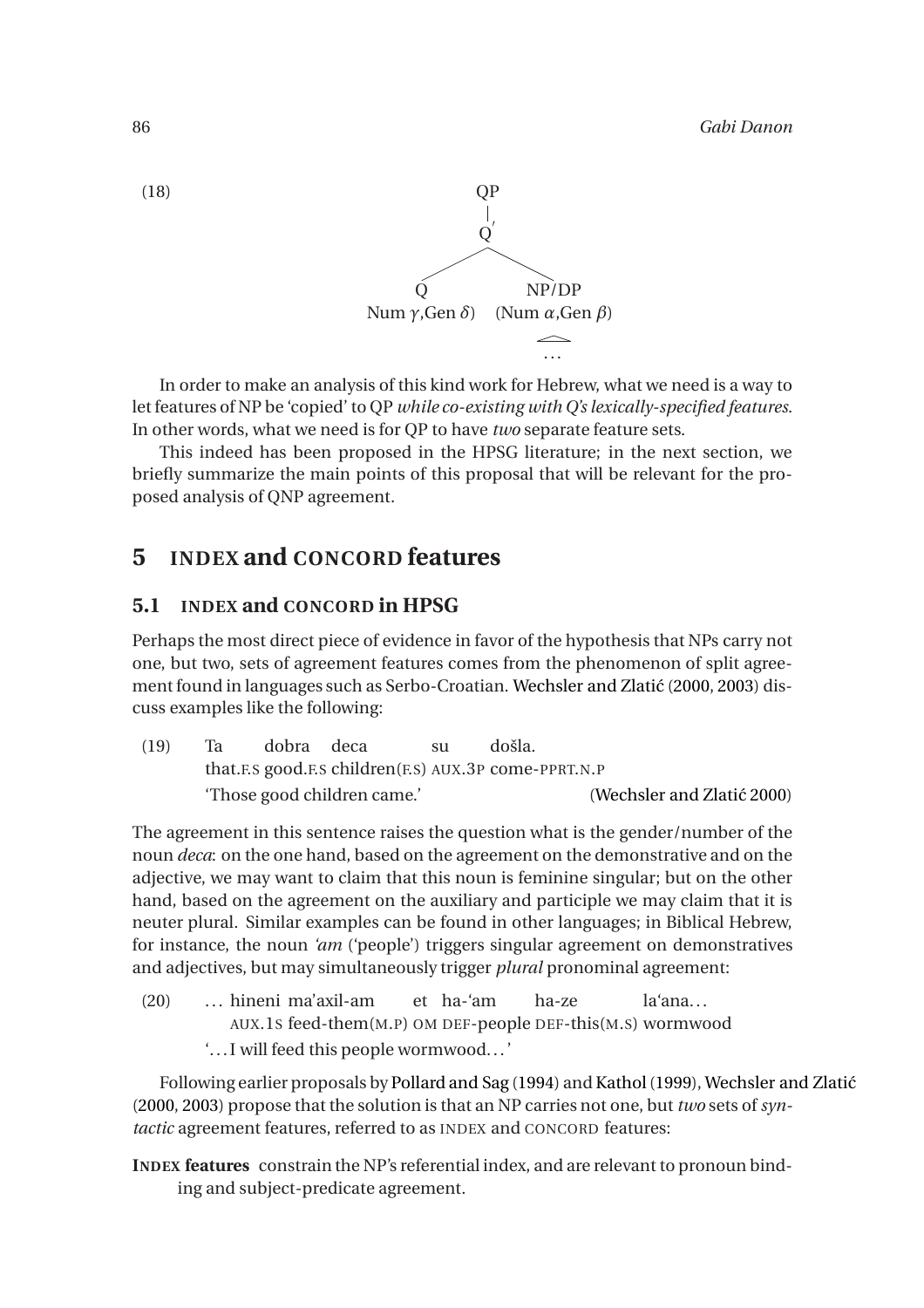**CONCORD features** are more closely related to the noun's morphology, and are relevant to NP-internal concord.

According to Wechsler and Zlatić [\(2000](#page-20-9), [2003\)](#page-21-0), several constraints typically apply to IN-DEX and CONCORD features:

**INDEX-CONCORD:** INDEX and CONCORD features match each other

**INDEX-SEMANTICS:** INDEX features match the noun's semantics

**CONCORD-DECLENSION:** CONCORD features match the noun's morphology

In most cases, all 3 constraints apply, giving rise to 'consistent' NPs for which there is no direct evidence for the existence of two distinct sets of features. But for 'exceptional' nouns, not all of these constraints apply, and this gives rise to various kinds of mismatches.

Going back to the split agreement facts illustrated in [\(19\)](#page-11-0) above, according to the analysis of Wechsler and Zlatić [\(2000,](#page-20-9) [2003](#page-21-0)), the gender and number features of a noun like Serbo-Croatian *deca* are:<sup>2</sup>

**INDEX:** neuter plural

**CONCORD:** feminine singular

In this case, what is reflected in the noun's morphology is only the CONCORD features; as in other cases of INDEX-CONCORD mismatches, evidence for the value of the NP's INDEX features comes only from the agreement that it triggers.

#### <span id="page-12-0"></span>**5.2 An INDEX/CONCORD analysis of QNPs**

In section [4.2,](#page-10-0) the main difficulty that we saw with applying a feature percolation analysis of N-agr to the Hebrew facts was that the percolating features had to somehow coexist with the lexical-morphological features of the quantifier. The INDEX-CONCORD hypothesis provides an immediate solution to this problem. In fact, Wechsler and Zlatić [\(2003](#page-21-0)) discuss the QNP agreement facts in Serbo-Croatian and propose an analysis which, with very small modifications, can also be applied to the Hebrew data.

Adapting the analysis in Wechsler and Zlatić [\(2003\)](#page-21-0) to a derivational framework, the analysis to be discussed can be summarized as following:

- Subject-verb agreement (in Hebrew) is *always* INDEX agreement with the QNP; thus, even 'N-agr' involves no direct agreement between T and the noun.<sup>3</sup>
- The QNP's INDEX features (which are the same as those of its head, the Q) do not always match the Q's CONCORD features; specifically, N-agr is always the result of such a mismatch.

<sup>&</sup>lt;sup>2</sup>We ignore at the moment person features, which are part of the INDEX feature; and case features, which are part of CONCORD.

 $^3{\rm In}$  the remainder of this paper, I follow standard assumptions in the Minimalist literature and refer to 'subject-verb' agreement as agreement between the subject and the functional head T; there is nothing in the proposed analysis, however, that hinges on this assumption.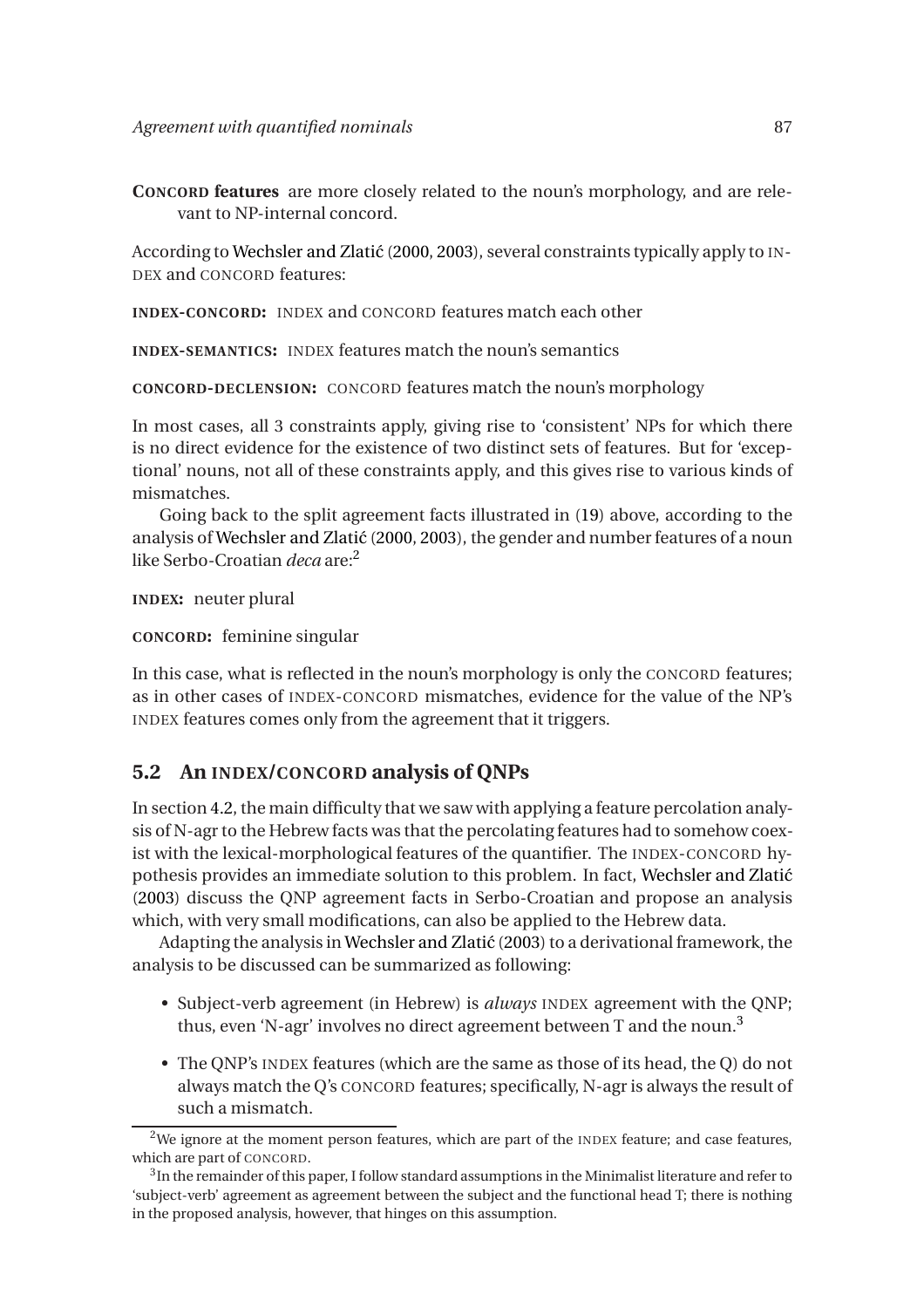• Different agreement patterns follow from different mechanisms for assigning values to the QNP's INDEX features; while the grammar itself has no 'preference' for one mechanism over another, the resulting structures differ in their feature composition in a way that might be relevant at the interface with semantics.

Starting with the case of Q-agr, the derivation would thus proceed as following:

- 1. Q enters the derivation with lexically specified INDEX features which match its CONCORD features.
- 2. The QNP gets the INDEX features from its head, Q.
- 3. T agrees with QNP, giving rise to T carrying the same features as those specified in the lexicon for the Q.

Note that in this derivation there is no locality or case problem: what the T agrees with is the entire (nominative) QNP's INDEX features.

The case of N-agr, which seems like the one that poses the real challenge, would proceed as following:

- 1. Q enters the derivation with *unvalued* INDEX features.
- 2. The INDEX features of the Q *agree with the* INDEX *features of NP* (='percolation'); as a result, they may differ from the Q's CONCORD features.
- 3. The QNP gets the INDEX features from its head, the Q.
- 4. T agrees with QNP.

In this derivation, too, there is therefore no locality or case problem, as agreement is once again with the entire (nominative) QNP's INDEX features. This is despite giving the impression of agreement with the more deeply embedded NP.

We thus have a relatively straightforward analysis, in which the only factor that differs between the N-agr and the Q-agr case is the source of Q's INDEX features, which are valued either in the lexicon or in the syntax, via agreement. Unlike the analysis of Wechsler and Zlatić [\(2000,](#page-20-9) [2003\)](#page-21-0), in which identity between INDEX and CONCORD is the default option, in the derivational analysis proposed above there is no default; empirically, this seems to be supported by the fact that there is no general preference for either N-agr or Q-agr in Hebrew QNPs.

There are a number of immediate advantages to this analysis:

- It is based on the INDEX/CONCORD dichotomy, which is independently motivated by the existence of mixed/split agreement constructions.
- Subject-verb agreement receives a uniform analysis, even for QNPs: It is always INDEX agreement with the whole QNP.
- Because of the ways in which INDEX and CONCORD features are related to semantics, morphology and to each other, this analysis provides a framework for analyzing the effect of interfaces with semantics, morphology and the lexicon on QNP agreement.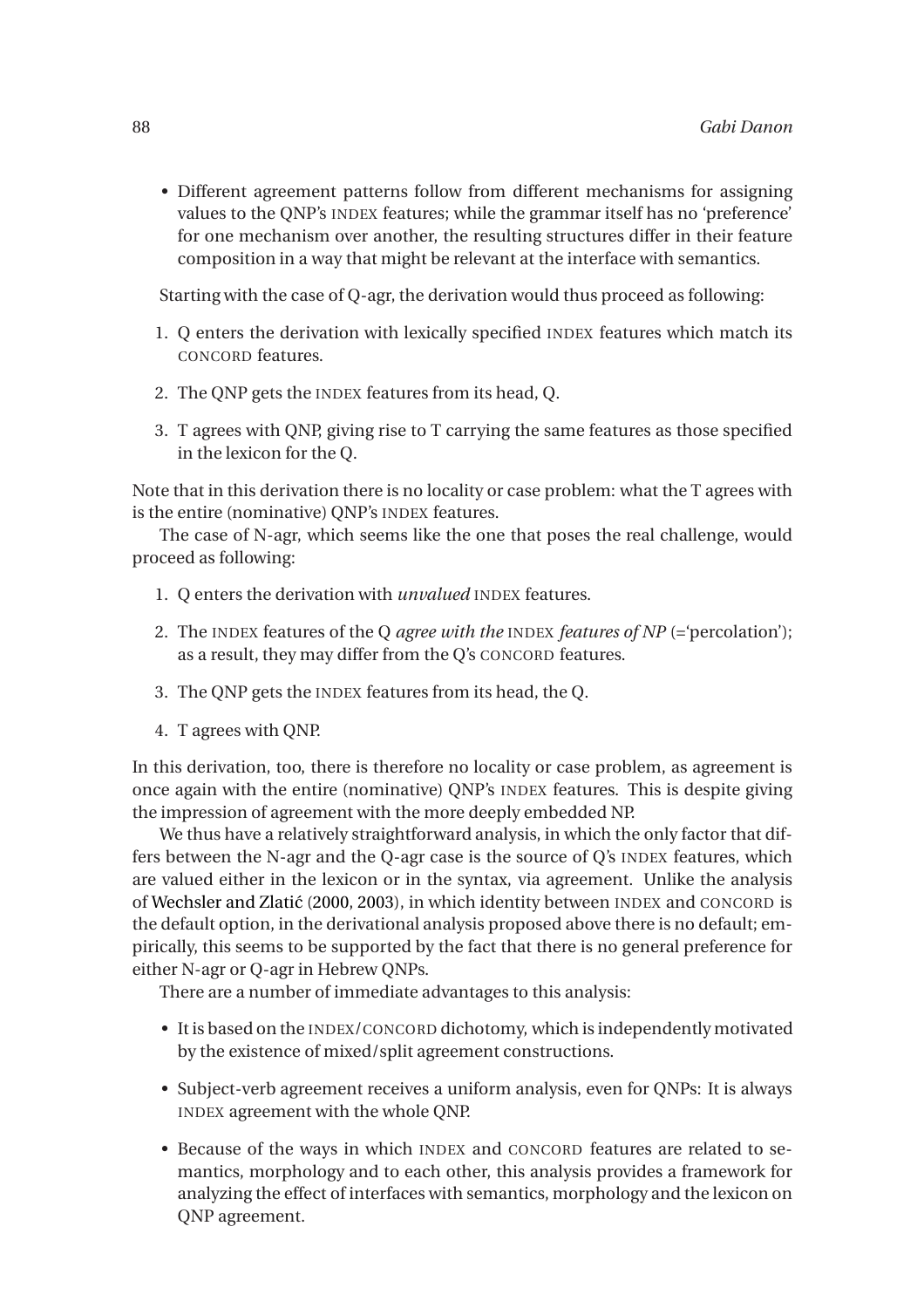The issue of interactions with the semantics is particularly intriguing. Since INDEX features are not mere symbols, but constraints on the referential index, we should expect a certain semantic difference between the case in which Q and NP share INDEX features (N-agr) and the case in which each has its own (Q-agr). This might provide the basis for an explanation of the fact that N-agr is sometimes judged as marginal with singular count nouns, as illustrated in the following contrast:

<span id="page-14-1"></span><span id="page-14-0"></span>

| (21) | me-ha-mexonit nirtav /??nirteva.<br>xeci<br>half(M.S) of-DEF-car(F.S) got.wet.M.S / got.wet.F.S |                                  |
|------|-------------------------------------------------------------------------------------------------|----------------------------------|
|      | 'Half of the car got wet.'                                                                      | $(Q$ -agr $\frac{/??N}$ -agr $)$ |
| (22) | me-ha-anašim nirtevu / *nirtav.<br>xeci<br>half(M.S) of-DEF-people(M.P) got.wet.P / got.wet.M.S |                                  |
|      | 'Half of the people got wet.'                                                                   | $(N-agr/*Q-agr)$                 |

The salient reading of the fully grammatical Q-agr case in [\(21\)](#page-14-0) is that in which it refers to some identifiable half of the car (the left half, the front half, etc). In contrast, the salient reading of [\(22\)](#page-14-1) is the 'true' quantificational one ('the number of people who got wet is half the total number of people'). Under the proposed analysis, this might follow from the hypothesis that [\(21\)](#page-14-0) has a distinct INDEX on the Q, thus making it more referential. It is beyond the scope of the current paper to fully develop this semantic analysis; but I believe that an analysis along these lines could provide an elegant account for some of the subtle semantic consequences of the N-agr/Q-agr alternation. Furthermore, the same kind of reasoning could account for the loss of agreement with certain nouns like *min* ('kind', 'sort') when used non-referentially in constructions like the following:<sup>4</sup>

<span id="page-14-2"></span>(23) hayta li was.F.S to.me kind(M.S) feeling(F.S) strange.F.S. min txuša mešuna. 'I had a kind of strange feeling.'

While the noun phrase in [\(23\)](#page-14-2) has the form of a construct state headed by the masculine noun *min*, verb agreement in this case is with the feminine *txuša*. Applying the same analysis as for QNPs, this could be explained as being the result of *min* lacking in this case independent INDEX features and sharing the same INDEX as the referential noun that follows it. Thus, while normally nouns would enter the derivation with IN-DEX features valued to match the noun's CONCORD features, certain nouns used modificationally may enter the derivation with unvalued INDEX, which would then be valued via agreement with a structurally lower noun phrase. The generalization that seems to emerge is that a referential head enters the derivation with its own valued INDEX features, while a non-referential head (whether quantificational or not) may value its INDEX features via agreement.

<sup>&</sup>lt;sup>4</sup>I am grateful to Olivier Bonami for pointing my attention to these facts by providing me with similar French data involving the noun *espèce* ('sort'). The fact that a nearly identical pattern is found in two unrelated languages such as Hebrew and (informal) French is of course expected under the proposed analysis, which relies on the core properties of supposedly universal features rather than on any language-specific phenomenon.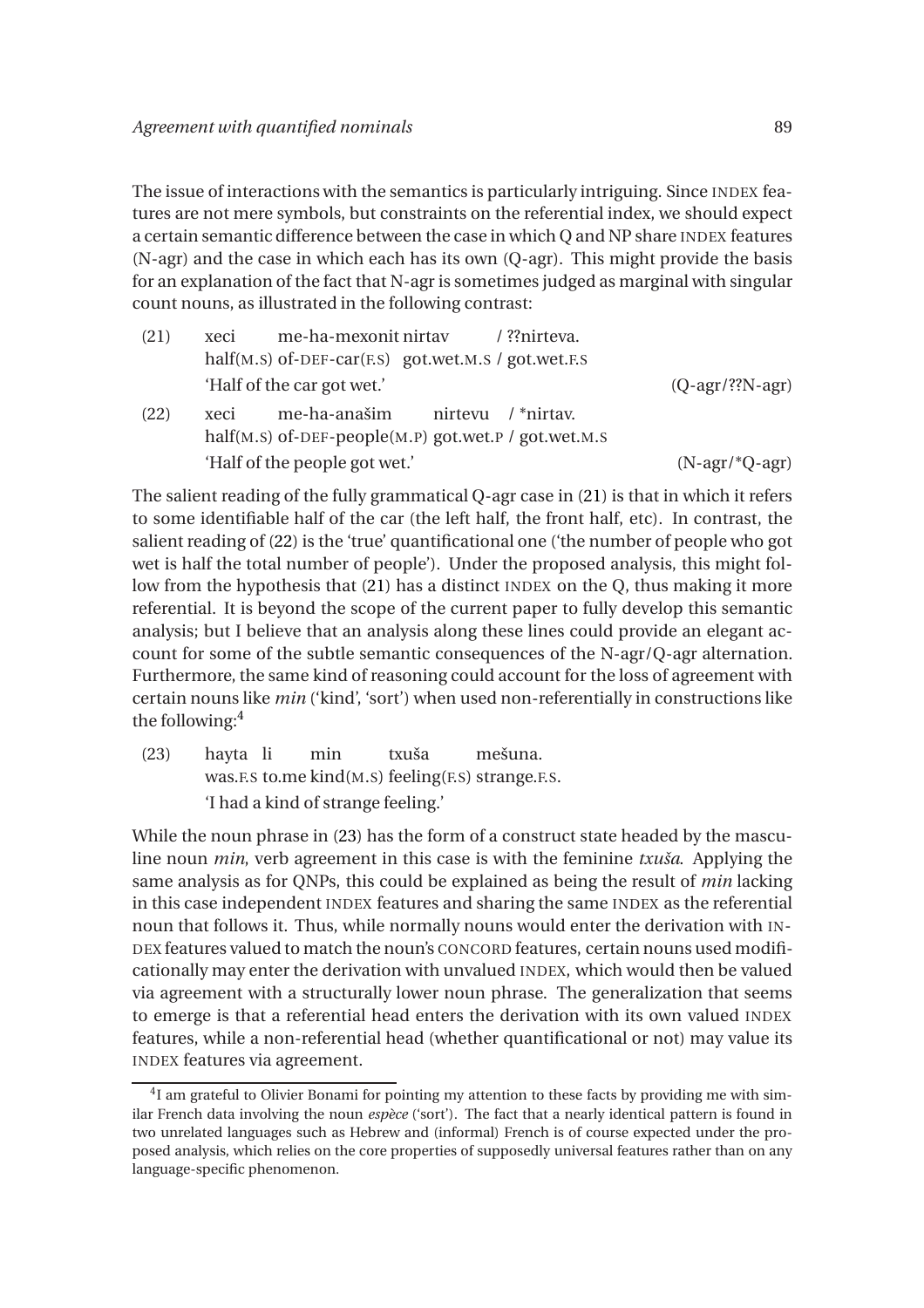## **5.3 Adapting the analysis to the Minimalist framework**

The analysis presented so far is essentially the analysis of Wechsler and Zlatić [\(2000](#page-20-9), [2003\)](#page-21-0). While implementing this analysis within the HPSG framework, for which it was originally proposed, is straightforward, the question that the remainder of this paper will focus on is whether it is possible to formulate the same kind of analysis within the Minimalist framework.

Before addressing this question, we must first of all answer a much more fundamental question: What is a feature? Somewhat surprisingly, the Minimalist framework does not have an integral, explicit feature theory; the following 3 basic questions are still, to a large extent, without formal and universally-accepted answers within mainstream Minimalism:

- 1. Are features atomic symbols or ordered pairs of symbols (attribute-value pairs)?
- 2. Can/do features have their own features or sub-features?
- 3. Does the grammar contain a mechanism (beyond legibility at the interfaces) for constraining possible feature combinations?

Obviously, the first two questions are tighly related: in a grammar where features are atomic symbols (i.e., in a grammar using privative features), features obviously have no sub-features. Let us therefore focus on the view that 'features' are ordered pairs of symbols, an attribute and a value:

#### **Attribute:** the feature 'name', e.g., *case*, *number*, etc

#### **Value:** the feature value, e.g., *nominative/accusative...*; *singular/plural*; etc

While attributes are more or less universally assumed to be atomic symbols, it is less obvious how complex the values may be. While constraint-based formalisms such as HPSG and LFG explicitly define values recursively as potentially complex, there has been very little explicit discussion in Minimalism of the possibility of assuming complex features. While in common practice, Minimalist analyses almost always limit themselves to values that are atomic symbols, very little has been said about whether the value of a feature could also be a *set* of symbols, or a set of attribute-value pairs.

One of the few works that have addressed this question explicitly is [Adger](#page-19-6) [\(2010\)](#page-19-6). According to Adger, features have no hierarchical structure, i.e., values cannot be attribute value pairs; Adger argues for this view as part of the hypothesis that Merge is the only mechanism for creating structure in human language. Hence, Adger explicitly hypothesizes that complex features are not necessary for formulating adequate Minimalist theories of natural language phenomena.

In another paper, [Adger and Svenonius](#page-19-7) [\(2009\)](#page-19-7) propose a somewhat more complicated answer to the question 'what is a (syntactic) feature?', which makes a distinction between several types of features:

- First order features, which are atomic symbols
- Second order features, which are also atomic symbols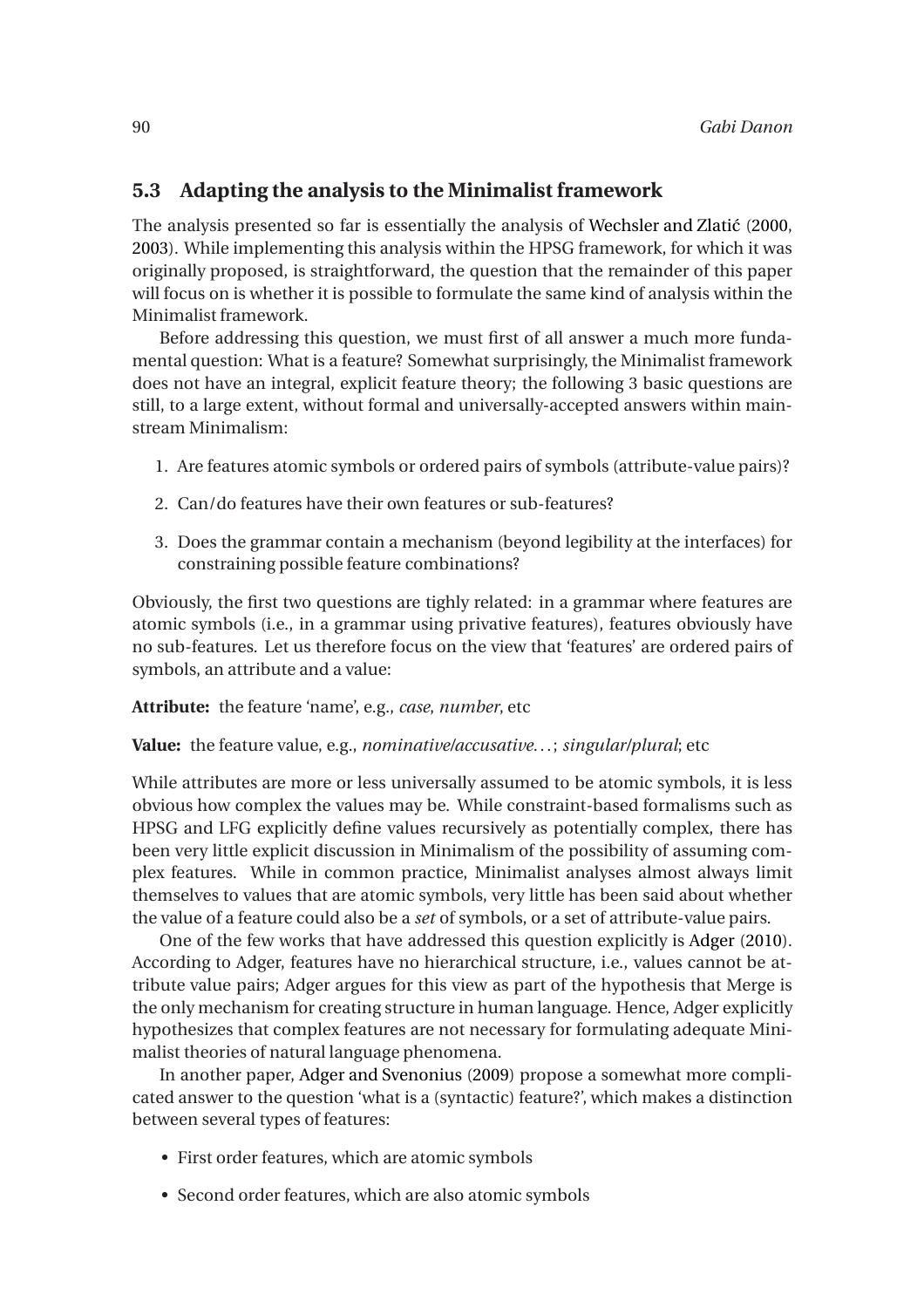• Complex features, which are a combination (an ordered pair) of a first order feature and a second order one

To take one concrete example, Adger and Svenonius claim that T is a first order feature, EPP is a second-order feature, and  $T_{EPP}$  is a complex feature ( $T$  that has an EPP feature'). While this notion of 'complex feature' is much more restricted than the kind of complex feature assumed in HPSG/LFG, Adger and Svenonius' proposal does bring forth the fact that an attempt to formalize some uses of the term 'feature' in Minimalism might require some amount of complexity that goes beyond simple atomic features. Some other Minimalist notions that seem to imply a certain amount of complexity within features are feature strength, feature interpretability, and features that are dependent on other features (such as tense, which depends on finiteness).

Back to the issue of formulating an INDEX/CONCORD analysis of QNPs within the Minimalist framework, the question is whether this can only be done using complex features. For the analysis of N-agr in terms of INDEX agreement between Q and NP, we want to be able to say things like:

**Informal statement:** In a partitive QNP with a plural noun, a quantifier like *xelek* ('part') has an INDEX plural feature and a CONCORD singular feature.

This means that we need to allow *two separate number features* on the same head. The question is whether this can be done without complex features. What is quite clear is that this cannot be done using privative (monovalent) features, as allowing PLURAL and SINGULAR to co-exist on the same node would lead to meaningless or contradictory representations if nothing distinguishes the two features from each other.<sup>5</sup> Similar objections apply to the possibility of allowing for the co-existence of [NUMBER *plural*] and [NUMBER *singular*] on the same node as simple features in a multivalent (attributevalue) system; grammars formalizing features as attribute-value pairs usually explicitly prohibit the option of a node carrying two attribute-value pairs with the same attribute but with two different values.

One technical way to avoid this problem, without assuming complex features, would be to use two different attribute names. Thus, something like [NUMBERI *plural*] and [NUMBERC *singular*] (using two different feature labels) would not be a contradictory representation. The problem with this approach, however, is that, if nothing else is added, it would lead to a grammar that does not *explicitly* express the fact that both of these are NUMBER features, instead leaving this fact as an implicit 'understood' property of the formulation of the analysis. The only way to make such an approach fully explicit would be to augment it with an additional module (outside of 'narrow syntax') to express relationships and dependencies between different features, perhaps along the lines of the 'Feature Co-occurrence Restrictions' of the GPSG framework of [Gazdar et al. 1985;](#page-20-12) or, simply, by explicitly specifying as part of the grammar all the possible values of each feature, hence grouping together both number features by virtue of having the property of allowing the same possible values (which would mean that this approach is not compatible with a grammar based on binary features, where all features can have the values '+' or '-'<sup>6</sup>). From the point of view of the architecture

<sup>&</sup>lt;sup>5</sup>There have been proposals to account for things like dual number in terms of coexisting singular and plural, but this is irrelevant to the kind of phenomenon under discussion here.

<sup>&</sup>lt;sup>6</sup>This has been pointed out to me by Olivier Bonami.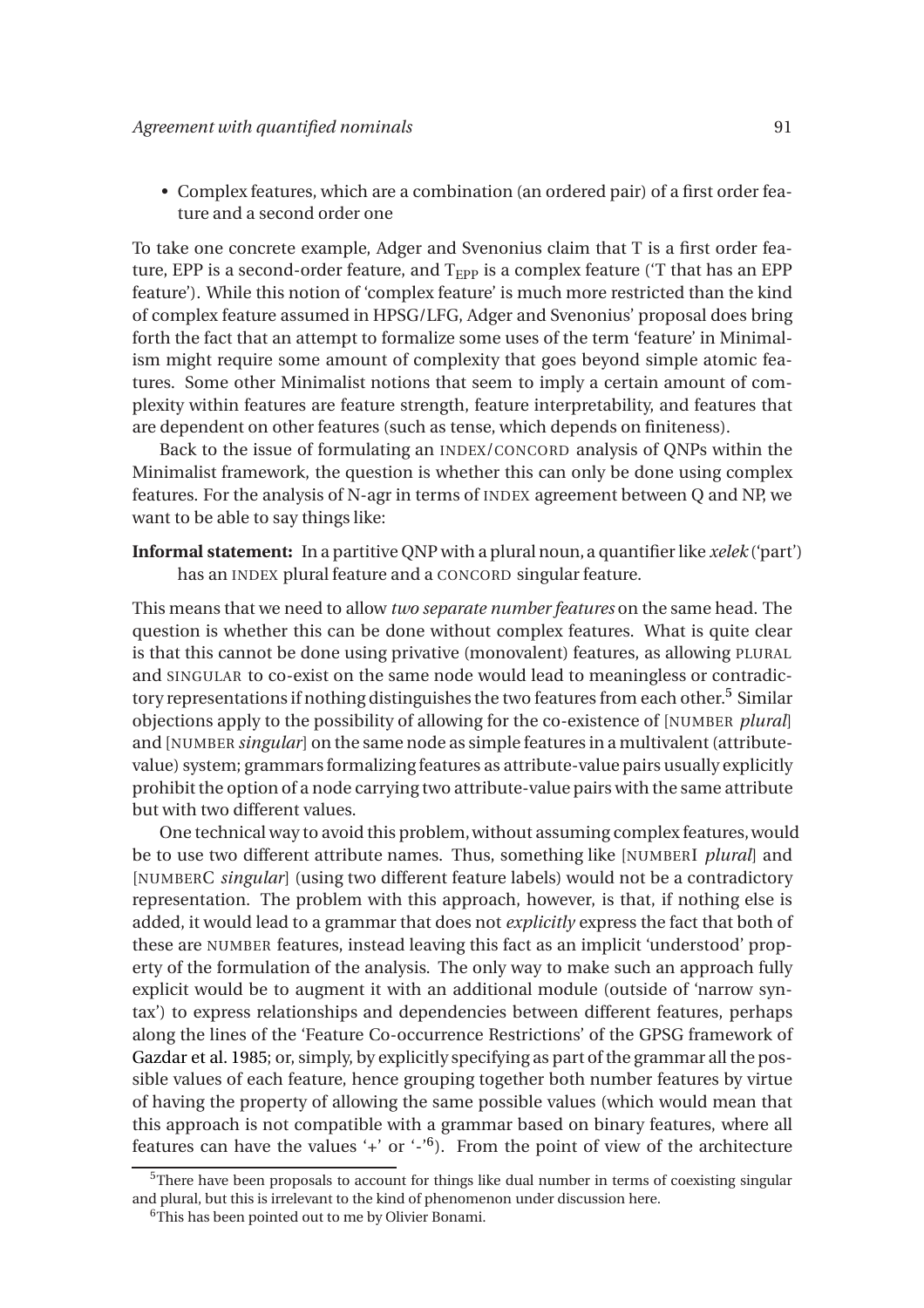of Minimalist grammar, such 'auxiliary' modules would imply a relatively high price in terms of the overall complexity of the theoretical framework; whether this is better than the alternative to be discussed below is left as an open question.

An alternative way to express the INDEX/CONCORD distinction would be to use complex features (as in the original HPSG analyses), which would make forming an explicit and coherent representation quite straightforward: there is no incompatibility or contradiction between [INDEX [NUMBER *plural*]] and [CONCORD [NUMBER *singular*]], where the fact that both of these are number features is stated explicitly. The intermediate conclusion is that expressing an INDEX/CONCORD analysis of QNP agreement in a fully explicit manner requires either complex features, or having the grammar augmented by some additional system that would state relationships between features that have distinct labels in their syntactic representation.

We should note, on the other hand, that even though the discussion above points towards the need for a certain amount of complexity in the representation of features, the amount of complexity that is required in this case is quite minimal. Specifically, the problem of QNP agreement does not seem to require *unlimited recursion* in the feature system, of the type used in HPSG and LFG, but only a fixed amount of structure. Thus, what is proposed here does not entail turning Minimalism into something like a derivational version of HPSG, but merely adopting one specific formal detail that is used in the latter framework into the former. It should also be noted that this kind of structure within the feature system is, in fact, already implicit in most Minimalist analyses that involve rules that refer specifically to the cluster of*φ*-features, as opposed to all other features; the degree of complexity that is argued for in this paper would also allow for this kind of 'clustering' of features to be formally and explicitly expressed with no need for any additional machinery.

#### **5.4 The mechanism of agreement**

While allowing complex features is a crucial step towards making the proposed analysis compatible with the Minimalist framework, there is an additional issue that we need to consider, which has to do with the mechanism of agreement.

According to [Chomsky](#page-19-0) [\(2000,](#page-19-0) [2001\)](#page-19-1), following successful Agree, the features of the probe are deleted and are no longer available for further operations. This, however, poses a problem to the proposed analysis of N-agr. According to the analysis proposed above, N-agr follows from agreement between Q and NP:

- 1. Q enters the derivation with unvalued INDEX features.
- 2. Q's INDEX features are valued by Agree with NP's INDEX features.
- 3. T's (INDEX) features are valued by Agree with the QNP's INDEX features.

The problem with this derivation is that if Q's features are deleted after the second step, as expected under Chomsky's formulation of the Agree operation, they should not be available as goals for T's features in step 3. More generally, deletion following Agree seems not to be compatible with any kind of bottom-up feature percolation analysis.

Luckily, there is an alternative view of the operation Agree which does not raise this problem. According to [Frampton and Gutmann](#page-20-13) [\(2006\)](#page-20-13) and [Pesetsky and Torrego](#page-20-14)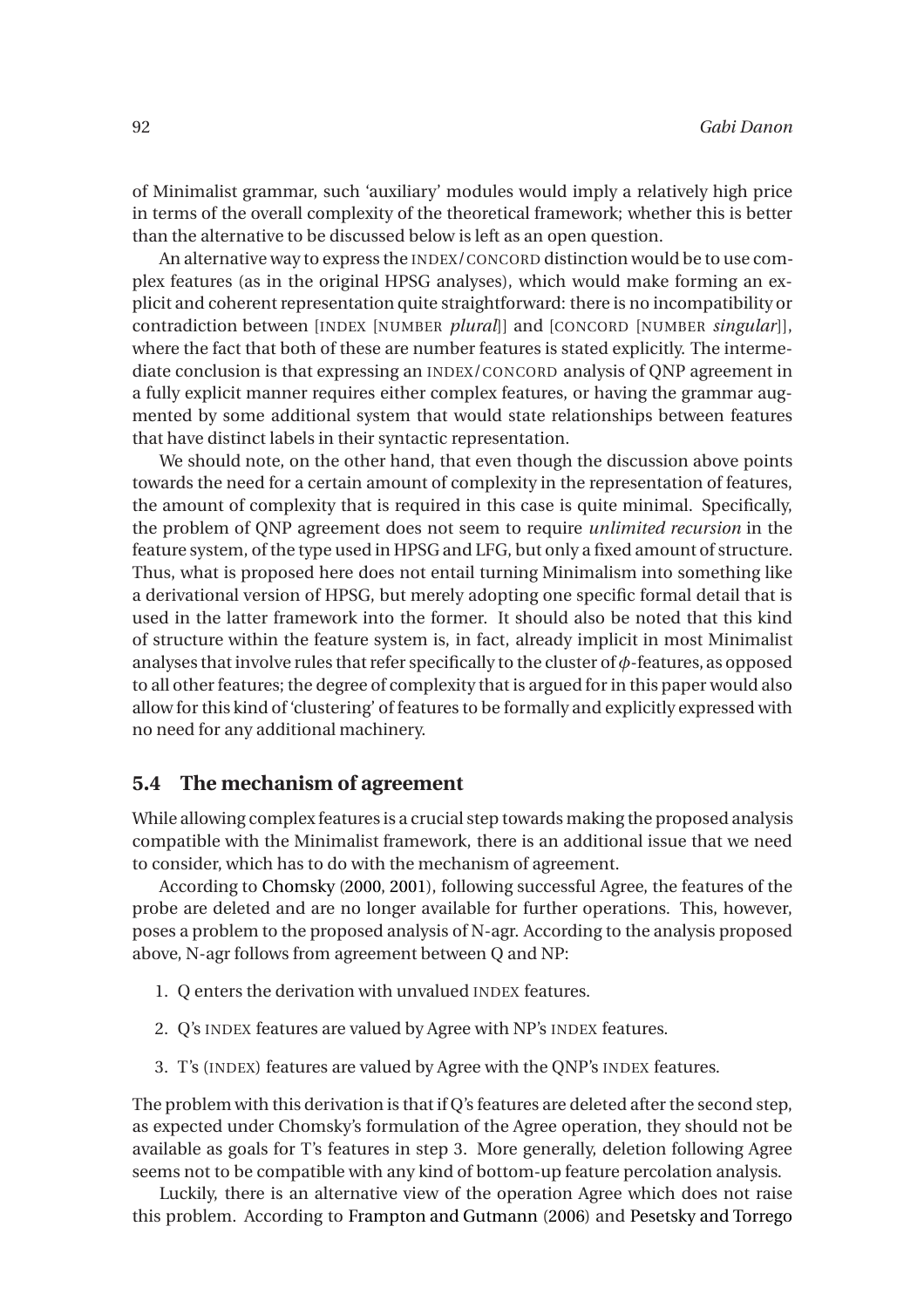[\(2007](#page-20-14)), Agree is a *feature sharing* operation, and not feature copying; and, what is crucial to the current discussion, these authors argue that features are *not* deleted following Agree, but remain present on all nodes on which the features are shared, with various interface conditions determining where each feature is to be interpreted.

Under this formulation of Agree, the proposed analysis of N-agr is straightforward:

- 1. Q enters the derivation with unvalued INDEX features.
- 2. Q and NP agree (share INDEX features)
- 3. T and QNP agree (share INDEX features)

Thus, using feature sharing, the apparent non-local agreement between T and N can be accounted for in this way as a sequence of two local agreement operations, thus providing a current formal account of the intuition that N-agr involves some sort of upwards feature percolation. We hence conclude that the patterns of QNP agreement provide additional evidence in favor of the feature sharing model of Agree as opposed to the copy-and-delete model.

# **6 Conclusion**

This paper has argued that the facts of Hebrew QNP agreement, which seem at first to pose a real problem to the the hypothesis that agreement is subject to strict locality constraints, can in fact be shown to be compatible with these constraints if one adopts some sort of upwards feature percolation analysis of N-agr; this, in turn, was shown to require the use of two distinct sets of agreement features which co-exist on the same node. Thus, if, as we have claimed, there is no structural ambiguity in alternating QNPs, analyzing N-agr in Hebrew requires the framework to allow a certain amount of complexity in its feature system – either by using complex features, where sets of features can be 'embedded' as values of other features, or by augmenting 'narrow syntax' with an 'external' system specifying constraints on what values each feature can take. However, I have argued that even under the complex feature approach, only a minimal amount of feature-internal complexity is required, and that the data under discussion does not provide evidence that unlimited recursion is required in the feature system.

A second general theoretical conclusion has to do with the model of agreement and feature valuation. I have shown that for the proposed analysis to work, an INDEX feature on a QNP must not be deleted after it has been valued by agreement with the lower nominal. This, in turn, supports the recently-proposed feature sharing formulations of Agree, which make it possible to implement the analysis of N-agr without running into the problems that arise if this analysis is implemented using Chomsky's (2000, 2001) model of Agree as copying and deletion.

Even though the motivation for the proposed analysis was based purely on syntactic considerations, it naturally leads to interesting questions regarding feature interpretability. If we distinguish between INDEX and CONCORD features, the question that arises under a modular model of grammar is where each of these features is interpreted. The natural hypothesis, which mirrors the role of these features in the HPSG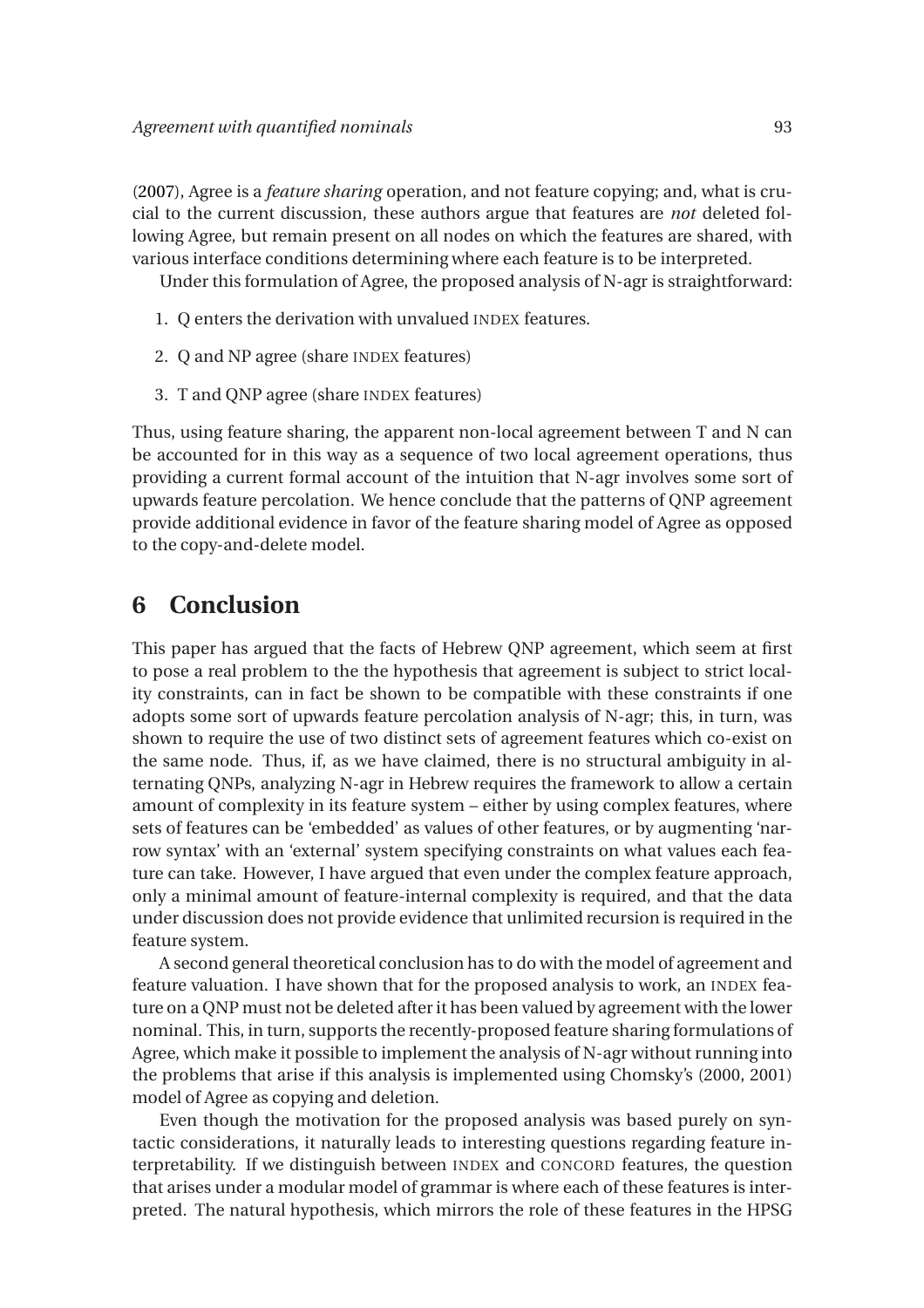framework, is that INDEX features are interpretable at the syntax-semantics interface, while CONCORD features can only be (optionally?) interpretable at the syntax-morphology interface. This implies that either 'interpretability' cannot be defined as only 'LF interpretability'; or, that *all* CONCORD features – and not only Case (which has not been discussed in this paper, but is classified as a CONCORD feature in the HPSG literature) – are uninterpretable. Either way, the distinction between the two types of features might lead to a more structured account of the ways in which features are mapped from syntax to other modules, with each of the two feature 'clusters' acting in a uniform manner.

Back to the empirical problem of QNP agreement, the INDEX/CONCORD analysis provides a simple way to account for the availability of both N-agr and Q-agr, where the source of the alternation between the two agreement patterns is simply that Q's IN-DEX features are only optionally valued in the lexicon. Under this analysis, N-agr does not really pose a problem to standard assumptions regarding the locality of agreement and the interaction between agreement and case. Thus, while the analysis does incur a certain theoretical 'price' in terms of the complexity of features, this allows us to maintain other central hypotheses for which otherwise the data under consideration might seem to pose a counterexample.

## **References**

- <span id="page-19-6"></span>Adger, David, 2010. A minimalist theory of feature structure. In Kibort, Anna and Greville G. Corbett (eds.), *Features: Perspectives on a Key Notion in Linguistics*. Oxford: Oxford University Press.
- <span id="page-19-7"></span>Adger, David and Peter Svenonius, 2009. Features in minimalist syntax. <http://ling.auf.net/lingBuzz/000825>.
- <span id="page-19-4"></span>Benmamoun, Elabbas, 1999. The syntax of quantifiers and quantifier float. *Linguistic Inquiry*, 30:621–642.
- <span id="page-19-2"></span>Bobaljik, Jonathan David, 2008. Where's phi? agreement as a postsyntactic operation. In Harbour, Daniel, David Adger, and Susana Béjar (eds.), *Phi Theory: Phi-Features across Modules and Interfaces*, pp. 295–328. Oxford: Oxford University Press.
- <span id="page-19-3"></span>Bošković, Željko, 2006. Case and agreement with genitive of quantification in Russian. In Boeckx, Cedric (ed.), *Agreement Systems*, pp. 99–121. Amsterdam: John Benjamins.
- <span id="page-19-0"></span>Chomsky, Noam, 2000. Minimalist inquiries: The framework. In Martin, Roger, David Michaels, and Juan Uriagereka (eds.), *Step by Step: Essays in Minimalist Syntax in Honor of Howard Lasnik*, pp. 89–155. Cambridge, Mass: MIT Press.

<span id="page-19-1"></span>———, 2001. Derivation by phase. In Kenstowicz, Michael (ed.), *Ken Hale: a Life in Language*, pp. 1–52. Cambridge, Mass.: MIT Press.

<span id="page-19-5"></span>Danon, Gabi, 1998. Two syntactic positions for determiners in Hebrew. In Wyner, Adam Zachary (ed.), *Proceedings of IATL 13*, pp. 55–73. The Israel Association for Theoretical Linguistics.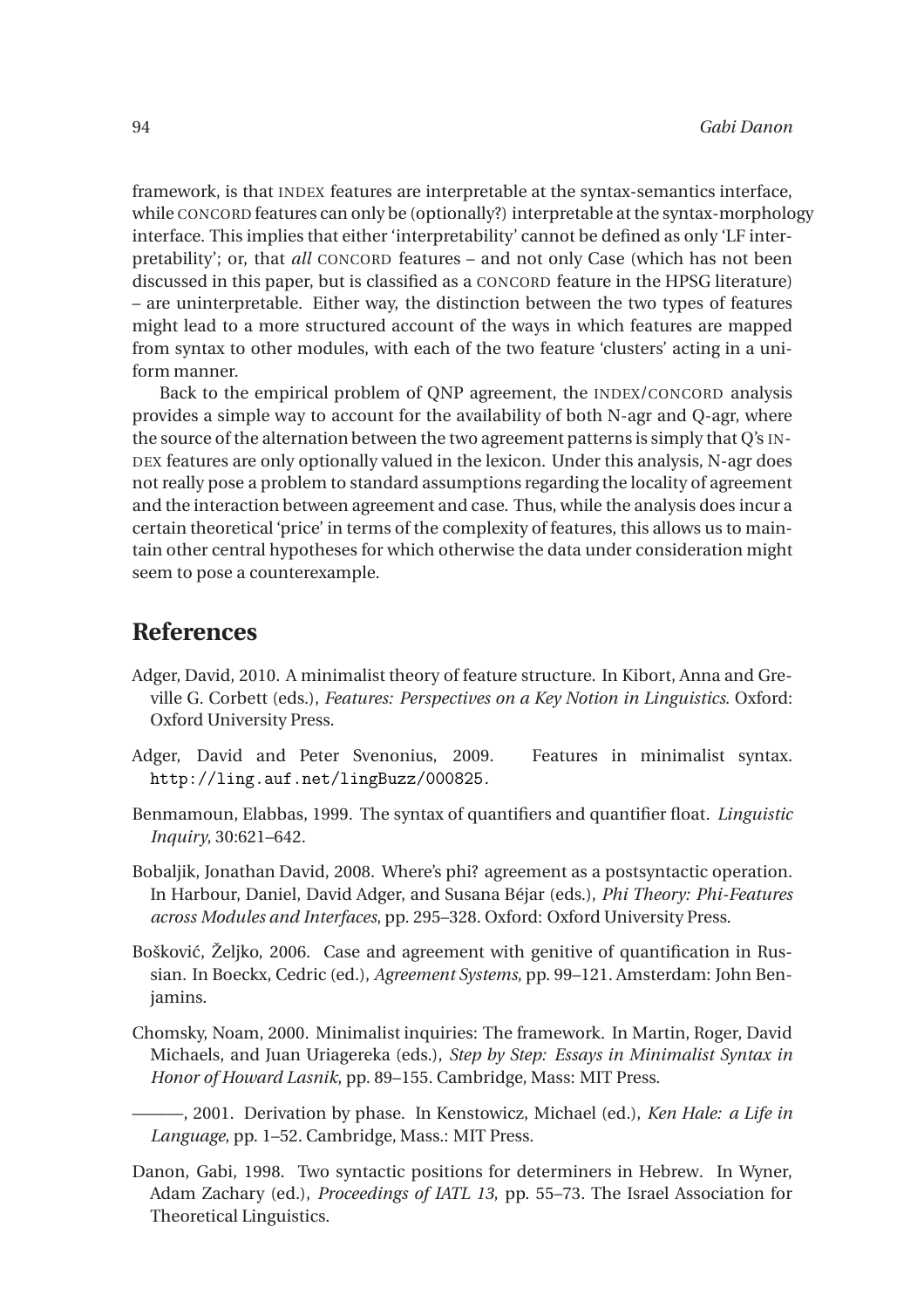<span id="page-20-4"></span>Etxeberria, Urtzi and Ricardo Etxepare, 2008. Number agreement with weak quantifiers in Basque. In Abner, Natasha and Jason Bishop (eds.), *Proceedings of the 27th West Coast Conference on Formal Linguistics*, pp. 159–167. Somerville, MA: Cascadilla Proceedings Project.

<span id="page-20-5"></span> $-$ , 2009. Measures and counting in Basque. In Urgell, Blanca et al. (eds.), *Proceedings of the Mitxelena Chair*.

- <span id="page-20-13"></span>Frampton, John and Sam Gutmann, 2006. How sentences grow in the mind: Agreement and selection in an efficient minimalist syntax. In Boeckx, Cedric (ed.), *Agreement Systems*, pp. 121–157. Amsterdam: John Benjamins.
- <span id="page-20-3"></span>Franks, Steven, 1994. Parametric properties of numeral phrases in Slavic. *Natural Language & Linguistic Theory*, 12:597–674. doi:10.1007/BF00992929.
- <span id="page-20-12"></span>Gazdar, Gerald, Ewan Klein, Geoffrey Pullum, and Ivan Sag, 1985. *Generalized Phrase Structure Grammar*. Cambridge, Massachusetts: Harvard University Press.
- <span id="page-20-11"></span>Kathol, Andreas, 1999. Agreement and the syntax-morphology interface in HPSG. In Levine, Robert D. and Georgia M. Green (eds.), *Studies in Contemporary Phrase Structure Grammar*, pp. 223–274. Cambridge: Cambridge University Press.
- <span id="page-20-1"></span>LeTourneau, Mark S., 1995. Internal and external agreement in quantified construct states. In Mushira, Eid (ed.), *Perspectives on Arabic Linguistics VII*, pp. 29–57. Amsterdam: John Benjamins.
- <span id="page-20-2"></span>Pesetsky, David, 1982. *Paths and Categories*. Ph.D. thesis, MIT.
- <span id="page-20-14"></span>Pesetsky, David and Esther Torrego, 2007. The syntax of valuation and the interpretability of features. In Karimi, Simin, Vida Samiian, and Wendy K. Wilkins (eds.), *Phrasal and Clausal Architecture: Syntactic Derivation and Interpretation*, pp. 262–294. Amsterdam: John Benjamins.
- <span id="page-20-10"></span>Pollard, Carl and Ivan Sag, 1994. *Head-Driven Phrase Structure Grammar*. University of Chicago Press.
- <span id="page-20-6"></span>Ritter, Elizabeth, 1991. Two functional categories in noun phrases: Evidence from Modern Hebrew. *Syntax and Semantics*, 25:37–62.
- <span id="page-20-0"></span>Selkirk, Elisabeth, 1977. Some remarks on noun phrase structure. In Culicover, Peter W., Thomas Wasow, and Adrian Akmajian (eds.), *Formal Syntax*, pp. 285–316. New York: Academic press.
- <span id="page-20-7"></span>Shlonsky, Ur, 1991. Quantifiers as functional heads: A study of quantifier float in Hebrew. *Lingua*, 84:159–180.

<span id="page-20-8"></span>———, 2004. The form of Semitic noun phrases. *Lingua*, 114:1465–1526.

<span id="page-20-9"></span>Wechsler, Stephen and Larisa Zlatić, 2000. A theory of agreement and its application to Serbo-Croatian. *Language*, 76:799–832.